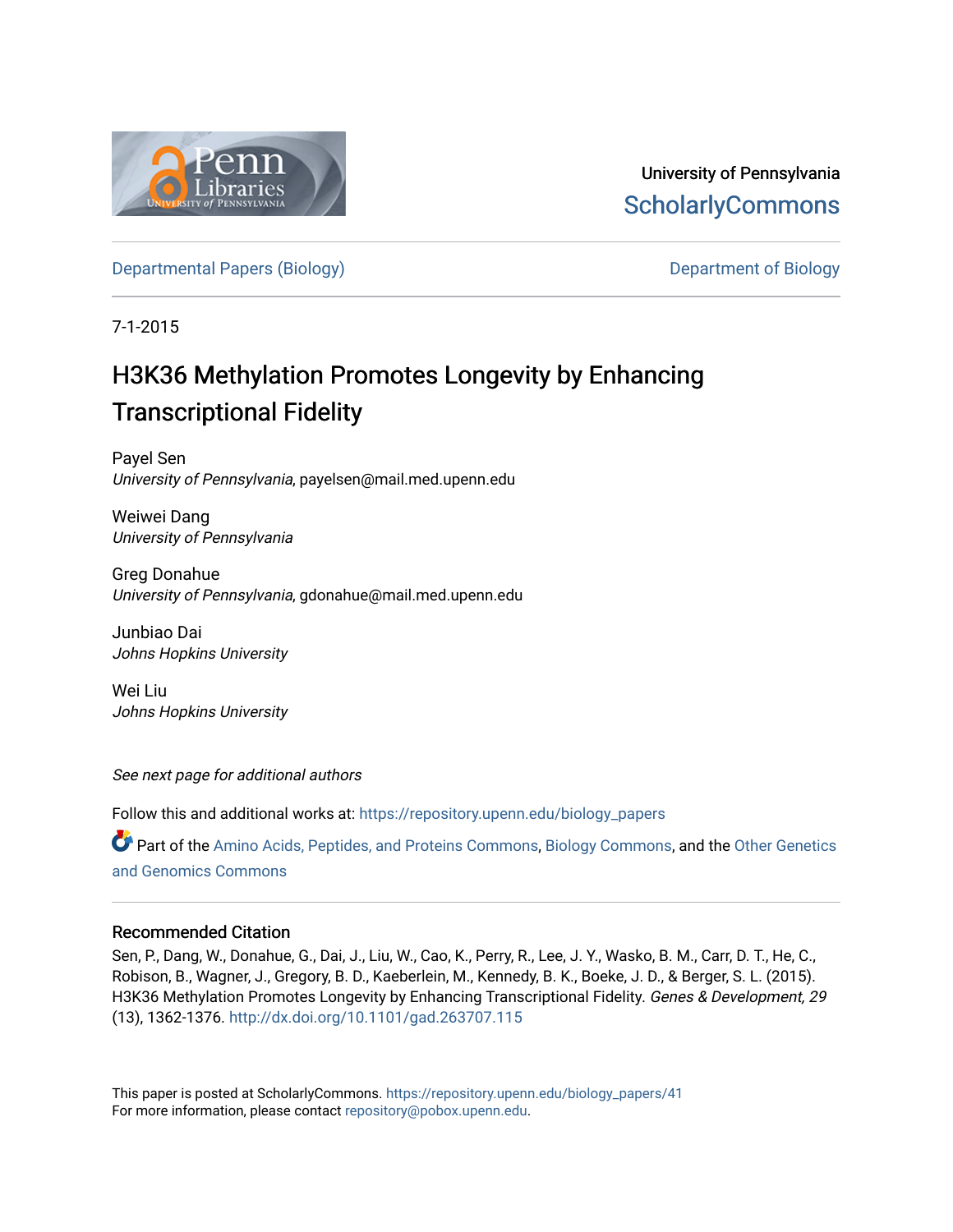## H3K36 Methylation Promotes Longevity by Enhancing Transcriptional Fidelity

## **Abstract**

Epigenetic mechanisms, including histone post-translational modifications, control longevity in diverse organisms. Relatedly, loss of proper transcriptional regulation on a global scale is an emerging phenomenon of shortened life span, but the specific mechanisms linking these observations remain to be uncovered. Here, we describe a life span screen in Saccharomyces cerevisiae that is designed to identify amino acid residues of histones that regulate yeast replicative aging. Our results reveal that lack of sustained histone H3K36 methylation is commensurate with increased cryptic transcription in a subset of genes in old cells and with shorter life span. In contrast, deletion of the K36me2/3 demethylase Rph1 increases H3K36me3 within these genes, suppresses cryptic transcript initiation, and extends life span. We show that this aging phenomenon is conserved, as cryptic transcription also increases in old worms. We propose that epigenetic misregulation in aging cells leads to loss of transcriptional precision that is detrimental to life span, and, importantly, this acceleration in aging can be reversed by restoring transcriptional fidelity.

## Keywords

aging, epigenetics, H3K36 methylation, cryptic transcription

## **Disciplines**

Amino Acids, Peptides, and Proteins | Biology | Other Genetics and Genomics

## Author(s)

Payel Sen, Weiwei Dang, Greg Donahue, Junbiao Dai, Wei Liu, Kajia Cao, Rocco Perry, Jun Y. Lee, Brian M. Wasko, Daniel T. Carr, Chong He, Brett Robison, John Wagner, Brian D. Gregory, Matt Kaeberlein, Brian K. Kennedy, Jef D. Boeke, and Shelley L. Berger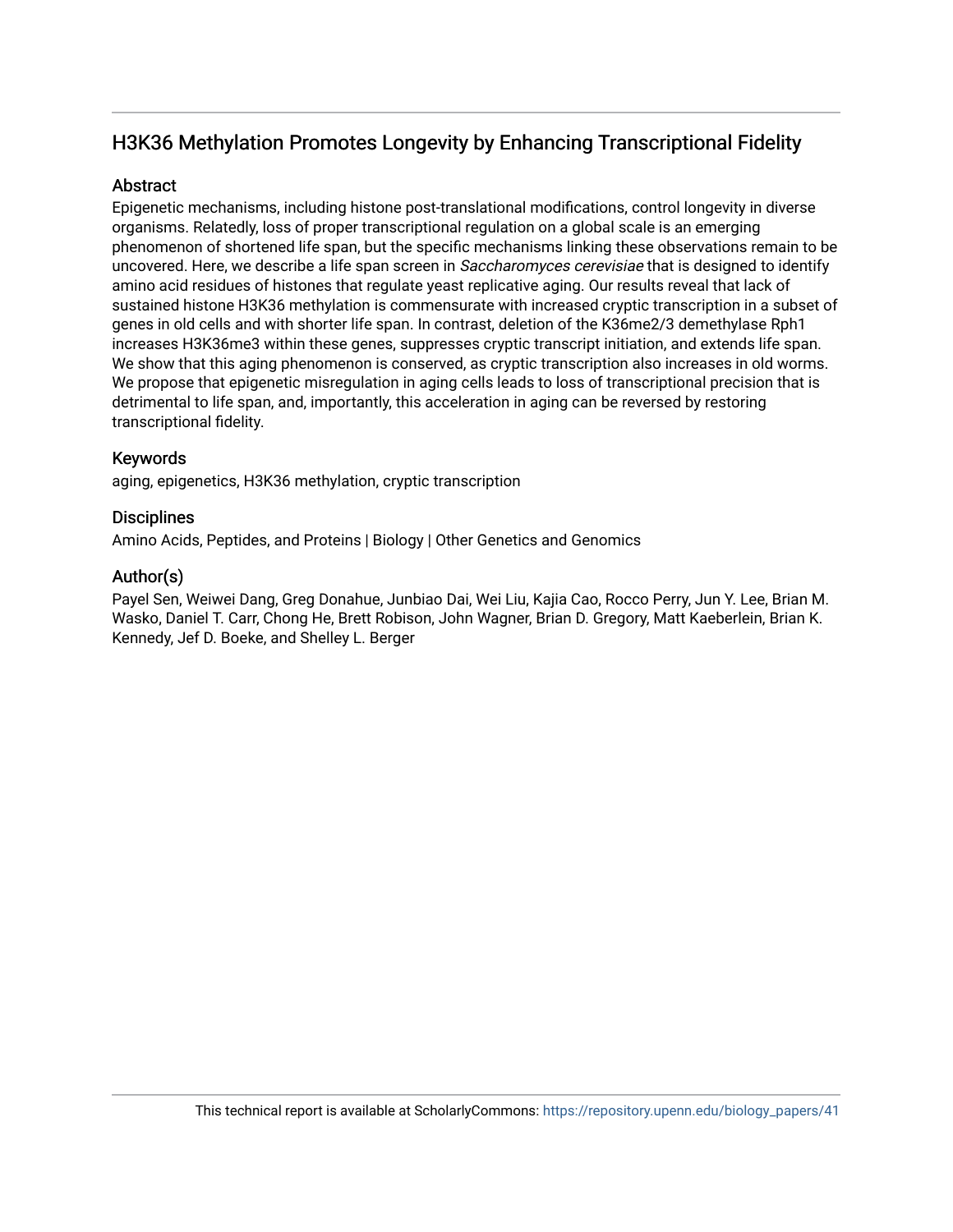# H3K36 methylation promotes longevity by enhancing transcriptional fidelity

Payel Sen,<sup>1,9</sup> Weiwei Dang,<sup>1,2,9</sup> Greg Donahue,<sup>1</sup> Junbiao Dai,<sup>3,8</sup> Jean Dorsey,<sup>1</sup> Xiaohua Cao,<sup>2</sup> Wei Liu,<sup>3</sup> Kajia Cao,<sup>1</sup> Rocco Perry,<sup>1</sup> Jun Yeop Lee,<sup>4</sup> Brian M. Wasko,<sup>5</sup> Daniel T. Carr,<sup>5</sup> Chong He,<sup>6</sup> Brett Robison,<sup>6</sup> John Wagner,<sup>4</sup> Brian D. Gregory,<sup>4</sup> Matt Kaeberlein,<sup>5</sup> Brian K. Kennedy,<sup>6</sup> Jef D. Boeke,<sup>3,7</sup> and Shelley L. Berger<sup>1</sup>

<sup>1</sup>Department of Cell and Developmental Biology, University of Pennsylvania, Philadelphia, Pennsylvania 19104, USA; <sup>2</sup>Huffington Center on Aging, Baylor College of Medicine, Houston, Texas 77030, USA; <sup>3</sup>High-Throughput Biology Center, Johns Hopkins University School of Medicine, Baltimore, Maryland 21205, USA; <sup>4</sup> Department of Biology, University of Pennsylvania, Philadelphia, Pennsylvania 19104, USA; <sup>5</sup>Department of Pathology, University of Washington, Seattle, Washington 98195, USA; 6 The Buck Institute of Research on Aging, Novato, California 94945, USA; <sup>7</sup> Institute for Systems Genetics, New York University Langone Medical Center, New York, New York 10016, USA

Epigenetic mechanisms, including histone post-translational modifications, control longevity in diverse organisms. Relatedly, loss of proper transcriptional regulation on a global scale is an emerging phenomenon of shortened life span, but the specific mechanisms linking these observations remain to be uncovered. Here, we describe a life span screen in Saccharomyces cerevisiae that is designed to identify amino acid residues of histones that regulate yeast replicative aging. Our results reveal that lack of sustained histone H3K36 methylation is commensurate with increased cryptic transcription in a subset of genes in old cells and with shorter life span. In contrast, deletion of the K36me2/3 demethylase Rph1 increases H3K36me3 within these genes, suppresses cryptic transcript initiation, and extends life span. We show that this aging phenomenon is conserved, as cryptic transcription also increases in old worms. We propose that epigenetic misregulation in aging cells leads to loss of transcriptional precision that is detrimental to life span, and, importantly, this acceleration in aging can be reversed by restoring transcriptional fidelity.

[Keywords: aging; epigenetics; H3K36 methylation; cryptic transcription] Supplemental material is available for this article. Received April 11, 2015; revised version accepted June 16, 2015.

The use of yeast as an aging model has become more popular because of the conservation of several fundamental aging pathways also found in higher eukaryotes and its readily available genetic tools (Wasko and Kaeberlein 2013). Aging yeast cells have features that are distinct from young cells, including a fragmented nucleolus, slow growth, sterility, accumulation of extrachromosomal rDNA circles (ERCs), and loss of heterozygosity (Sinclair et al. 1998). Such outcomes are reflective of epigenetic changes driving chromatin reorganization and reprogramming of gene expression.

Several distinct mechanisms underlying aging-associated epigenetic alterations have been reported. In yeast, the NAD+ -dependent deacetylases Sir2 and Hst2 maintain genome stability by suppressing the formation of ERCs

8 Present address: Tsinghua University, Beijing 100084, China. <sup>9</sup>These authors contributed equally to this work.

Corresponding authors: [bergers@upenn.edu,](mailto:bergers@upenn.edu) [weiwei.dang@bcm.edu](mailto:weiwei.dang@bcm.edu) Article is online at [http://www.genesdev.org/cgi/doi/10.1101/gad.263707.](http://www.genesdev.org/cgi/doi/10.1101/gad.263707.115) [115.](http://www.genesdev.org/cgi/doi/10.1101/gad.263707.115)

(Blander et al. 2004). However, during replicative aging, Sir2 levels decline, and the remaining protein relocalizes to the nucleolus, leading to elevated H4K16 acetylation in subtelomeric loci, causing gene derepression (Kennedy et al. 1995; Dang et al. 2009). Furthermore, Sir2 relocalization to the nucleolus is accompanied by a loss of silencing at the MAT (mating type) locus, resulting in sterility (Smeal et al. 1996). Sir2 orthologs in worms, flies, and mammals (sirtuins) are also reported to promote longevity and/or delay age-related pathologies (Giblin et al. 2014). Additionally, the appropriate dynamics of H3K56 acetylation via the action of Asf1/Rtt109 and deacetylases Hst3/ Hst4 are important for maintaining proper histone protein expression. Histone loss is a hallmark of old yeast cells,

[© 2015 Sen et al.](http://genesdev.cshlp.org/site/misc/terms.xhtml) This article is distributed exclusively by Cold Spring Harbor Laboratory Press for the first six months after the full-issue publication date (see<http://genesdev.cshlp.org/site/misc/terms.xhtml>). After six months, it is available under a Creative Commons License (Attribution-NonCommercial 4.0 International), as described at [http://](http://creativecommons.org/licenses/by-nc/4.0/) [creativecommons.org/licenses/by-nc/4.0/.](http://creativecommons.org/licenses/by-nc/4.0/)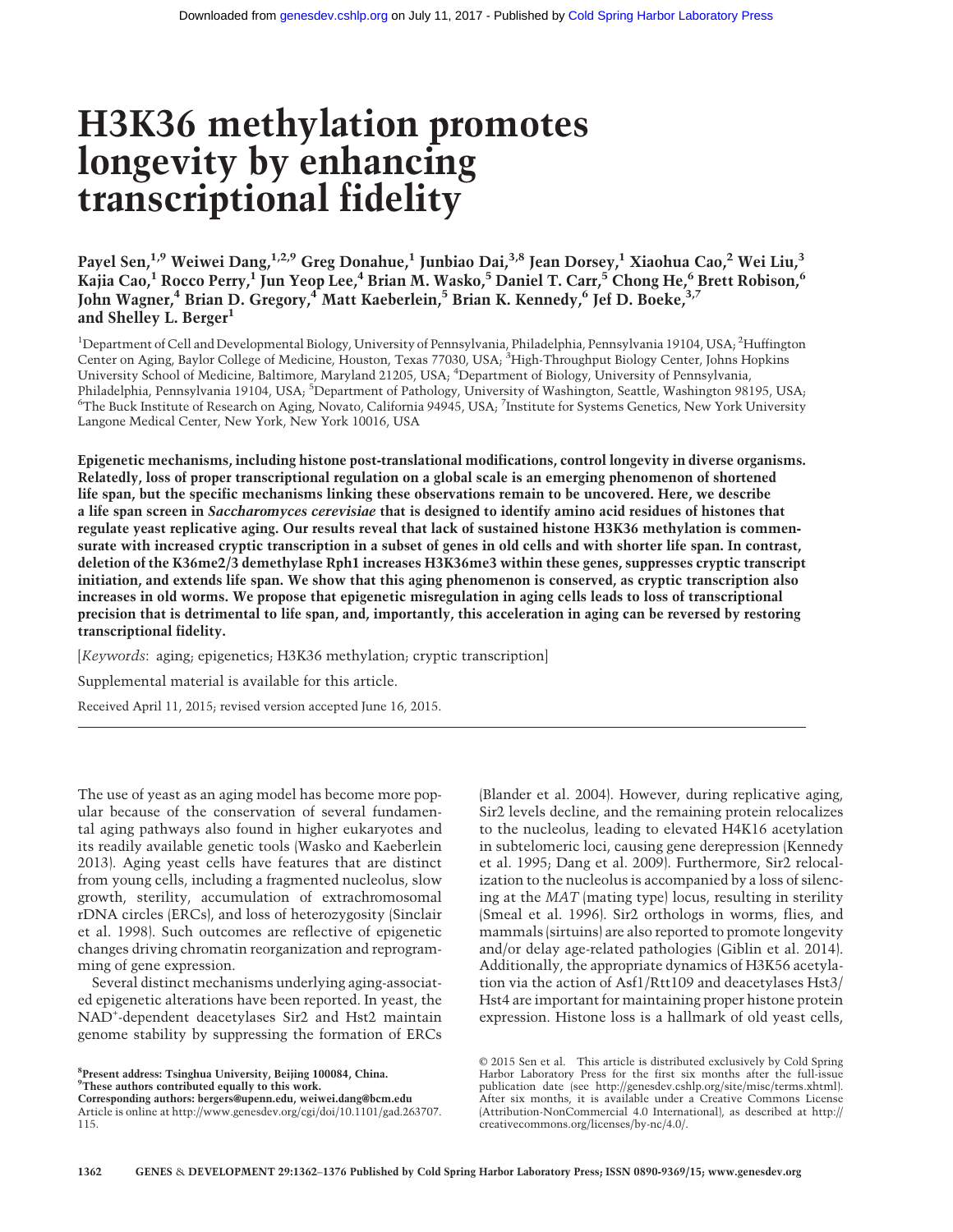and deletion of Asf1/Rtt019 or Hst3/4 shortens life span (Dang et al. 2009; Feser et al. 2010). Also, aging yeast cells show a global loss of histones from the genome, and inactivation of the Hir complex or overexpression of histones extends life span (Feser et al. 2010; Hu et al. 2014). Similar depletion of histone levels has been reported in aged human cells (O'Sullivan et al. 2010; Adams et al. 2013). Other factors include chromatin remodelers that function in calorie restriction pathways to promote life span. In yeast, nutrient depletion deactivates the ISW2 complex conferring life span extension by up-regulating the stress response pathway (Dang et al. 2014). In worms, nutrient depletion reduces insulin-like signaling allowing for nuclear localization of DAF16/FOXO transcription factors that cooperate with SWI/SNF to promote stress response and longevity (Riedel et al. 2013). Finally, observations in worms reveal that mutations in the ASH2 complex that decrease H3K4me3 levels extend life span through three generations (Greer et al. 2011). Conversely, mutations in the H3K4me3 demethylase RBR2 shorten life span (Han and Brunet 2012). There is significant evidence of epigenetic changes with mammalian aging as well (Das and Tyler 2012; Adams et al. 2013; Shah et al. 2013; Wood and Helfand 2013).

Despite the body of evidence in support of the epigenetic model of aging, there has been no systematic screen for other modifications or chromatin pathways in the process. In this study, we report the results of a populationbased high-throughput life span screen using a large-scale histone H3/H4 mutant library and identify H3K36 as an important residue modulating life span.

H3K36 is methylated by Set2 in yeast, which can add up to three methyl groups on the lysine side chain (Strahl et al. 2002). K36 dimethylation and trimethylation states are recognized by the Rpd3S complex that deacetylates H3/H4 N-terminal tails and thereby suppresses initiation of transcripts from intragenic cryptic promoters (Smolle and Workman 2013). Trimethylated K36 residues also interact with chromatin remodelers ISW1b and Chd1 while inhibiting the binding of Asf1 that exchanges histones over gene bodies (Smolle et al. 2012; Venkatesh et al. 2012). Collectively, H3K36 methylation is critical to restoring chromatin structure after RNA polymerase II (Pol II) passage and prevents spurious cryptic transcription (Butler and Dent 2012). Furthermore, there are two lysine demethylases in the JmjC-domain family that act on H3K36. These are the monomethyl and dimethyl demethylase Jhd1 and the dimethyl and trimethyl demethylase Rph1 (Kim and Buratowski 2007; Klose et al. 2007; Kwon and Ahn 2011).

In this study, we show that the loss of H3K36me3 in aged yeast cells results in the production of intragenic short transcripts and a shorter life span. Deletion of the Rph1 demethylase can reverse the aging phenotype by preserving H3K36me3 levels and suppressing the production of these spurious transcripts. We detected these shorter cryptic transcripts in the aged nematode Caenorhabditis elegans, suggesting a conserved role for this pathway in aging. Overall, we present a model in which H3K36me3 promotes longevity by enhancing transcription fidelity.

#### Life span regulation by H3K36 methylation

#### Results

#### A high-throughput screen for histone mutations altering life span

Several histone post-translational modifications have been shown to change with age in model systems from yeast to mammalian cells and tissues (Feser and Tyler 2011). More importantly, several of these marks have been shown to play causal roles in life span modulation. However, these studies were based on a few well-characterized marks monitored by specific antibodies. We reasoned that a systematic longevity screen assessing a large set of histone marks might provide more insight into the causative relationship between histone modifications and aging.

Thanks to the tractability of yeast genetics, systematic histone mutant libraries have been made available (Dai et al. 2008; Nakanishi et al. 2008). We used the histone H3/H4 systematic mutant library developed in the Boeke laboratory (Dai et al. 2008) to carry out a longevity screen for the following reasons. First, all mutations in this library are integrated into the yeast genome; therefore, complications caused by variations in natural loss rates of the histone plasmid during aging are avoided. Second, each mutant carries two unique barcodes that can be used for identification and quantification; hence, the library is compatible with high-throughput screening. Third, all modifiable residues are mutated into both similarly and oppositely charged residues, thereby providing greater insight into potential roles of corresponding modifications.

The yeast replicative life span assay is time-consuming and labor-intensive and is not well-suited for screening approaches. Based on our experience with the old mother cell sorting assay (Dang et al. 2009), we developed a novel high-throughput method for life span screening (Fig. 1A). Briefly, a pool of all mutants from the library was labeled with biotin, aged, and sorted multiple times to purify young and old fractions. Mutants with a longer life span are expected to be enriched in old fractions, while mutants with shorter life spans will be depleted. To quantify the relative enrichment for each mutant in young and old fractions, genomic DNA was extracted from each fraction and subjected to either barcode microarray or barcode sequencing analysis. As a control for the life span screen, we included uniquely barcoded wild-type, sir2Δ, and SIR2-overexpressing (SIR2-OE) strains in the histone mutant pool. The sir2Δ and SIR2-OE strains are known to have shorter and longer life spans, respectively (Kaeberlein et al. 1999).

The histone mutant screen was performed in four biological replicates, and the biotin labeling, aging, and affinity purification of labeled mother cells (sorting) were performed for four consecutive rounds for progressively aged fractions. The young cell fraction from the first, second, third, and fourth round of sorting and old cell fractions from the second, third, and fourth rounds of sorting were saved for analysis. Genomic DNA was prepared from all samples, and the relative abundance of each barcoded strain was determined by yeast barcode microarray analysis.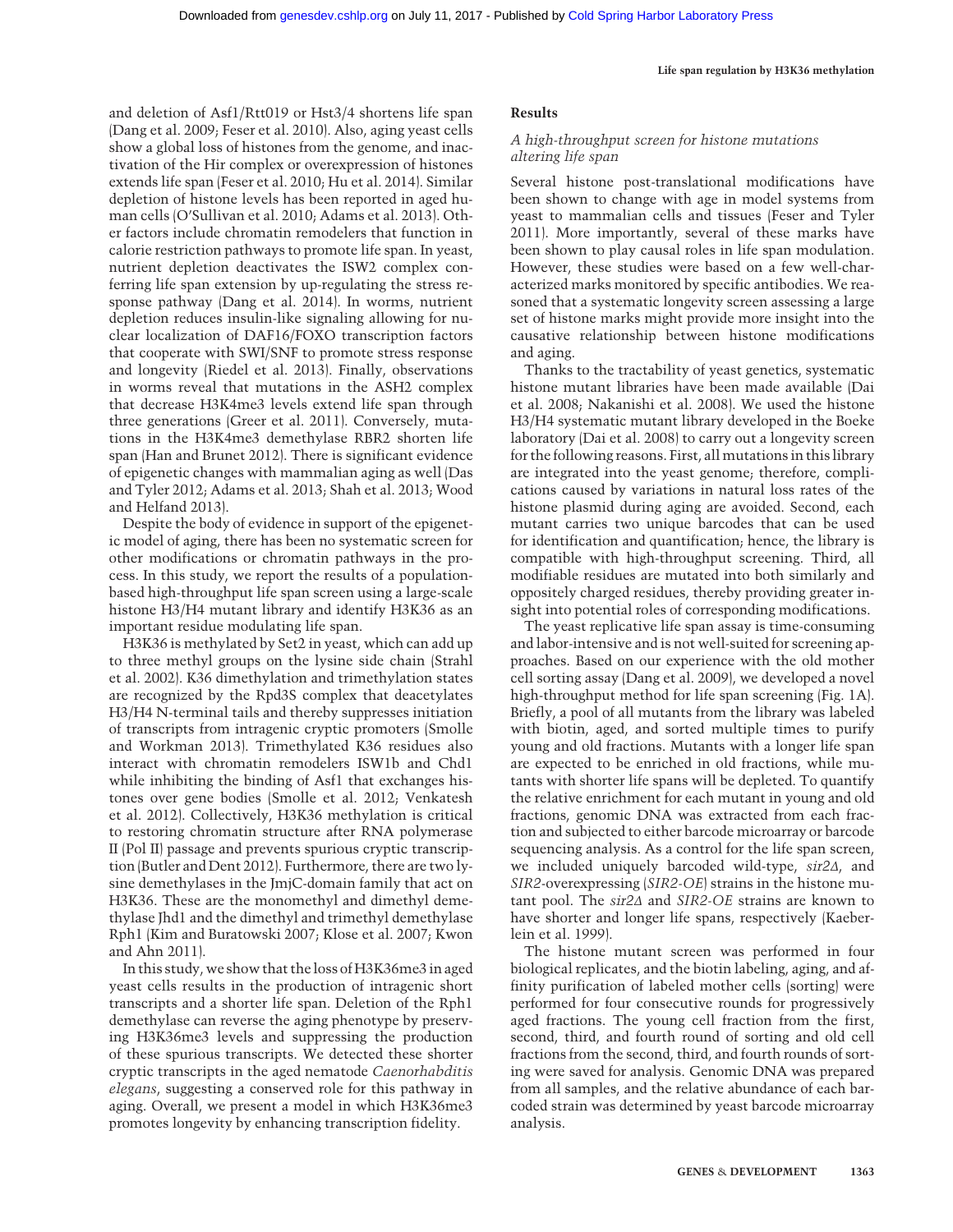

**Figure 1.** A high-throughput screen for histone mutations altering life span.  $[A]$  Illustration of screening strategy.  $[B]$  Scatter plots showing changes in relative abundance of each histone mutant in the oldest population (four rounds of old cell sorting) compared with the young and intermediate old cell fractions. Values in parentheses represent mean bud scar counts. (C) Performances of internal reference strains in the screen. Six short-lived sir2Δ strains and four long-lived SIR2-OE strains were depleted and enriched, respectively, in the oldest population compared with six wild-type strains. All reference strains carry distinct barcodes. Error bars are standard error of the mean among strains bearing different barcodes. Values in parentheses are mean bud scar counts. (D) Sequence display of histones H3 and H4, with mutations showing differential enrichment in the oldest fraction highlighted in color as indicated. The α helices of the histone proteins are indicated above the sequence.

The results showed general consistency among the four replicates, with 85% of mutants (337 out of 443) having good correlations (correlation coefficient >0.6) (Supplemental Fig. S1). Changes in relative enrichments for histone mutants were obvious between the oldest fraction and the young (Fig. 1B, left), and the changes were much smaller between the oldest and intermediate fractions (Fig. 1B, middle and right), indicating gradual and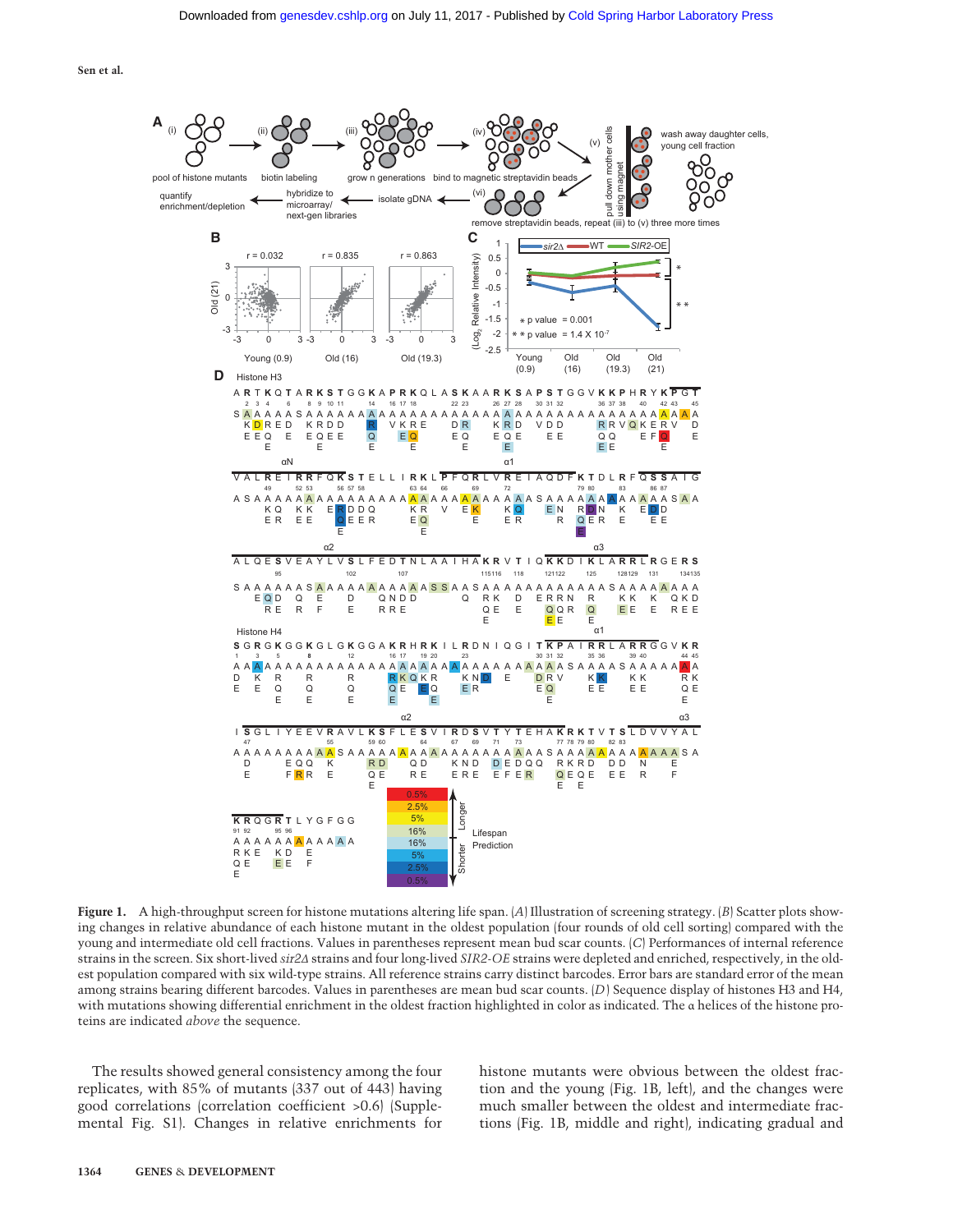progressive changes in the mutant enrichment in the pool during aging. The built-in controls (uniquely barcoded wild type, sir2Δ, and SIR2-OE) showed the predicted enrichment changes; i.e., sir2Δ strains became depleted, and SIR2-OE strains became enriched in the oldest fraction (Fig. 1C; Supplemental Fig. S2). These data suggest that this screen approach is able to distinguish strains that have different replicative life spans.

#### Histone mutations that alter replicative life span

Differential enrichments for histone mutants were obvious when comparing between the young and old samples (Fig. 1B, left). Histone mutants depleted from the old cell fraction were predicted to have a shorter life span, and those enriched in the old cell fraction were predicted to have a longer life span. It should be noted that changes in cell doubling time may also affect relative abundance in old cell fractions, and differences in doubling times can be inferred by the relative abundance of each mutant in the young fractions. Therefore, we first identified mutants showing changes in doubling time >20% based on their changes in relative abundance in the young fractions, and then life span predictions were made for each mutant based on their growth rate-corrected relative enrichments in old cells compared with young cells. An overview of predicted life span changes for each mutant is shown in Figure 1D.

To confirm the screen prediction based on the barcode microarray analysis, we carried out another biological replicate of the screen with three rounds of old cell sorting and quantified the barcodes by next-generation sequencing. The results generally agreed, with a correlation coefficient of 0.78 between the two sets of experiments (Supplemental Fig. S3).

To verify the life span screen predictions, we selected mutants predicted to be long-lived, normal (like wild type), and short-lived to determine their replicative life span in the dissection-based yeast life span assay. Among all of the 92 mutants tested, 33 showed life spans matching the screen predictions (35.9% replication rate). Although seemingly lower than expected, this is a success rate comparable with a previously published yeast chronological life span screen using the same histone mutant library (Matecic et al. 2010). However, we do emphasize that the results from the screen need to be validated by independent life span assays before proceeding to mechanistic studies. Nevertheless, it has generated interesting hypotheses that need to be further tested. Mutants predicted to be short-lived and normal-lived have higher rates of validation by life span assays—44.8% and 46.9%, respectively, as shown in Figure 2A—whereas a large majority of long-lived predictions are false positives, as determined by standard dissection-based life span assays. One cause of false positives for long-lived predictions is that many of them showed a moderate to severe slow growth phenotype. Despite the relatively low prediction success rate, the screen results are valuable because they narrow the search for mutants with a truly longer or shorter life span. For example, among the 437 histone mutant strains,

we called 38 short-lived, representing 8.7% of the mutants; hence, a 44.8% validation rate would represent a more than fivefold increase in short-lived mutant discovery probability.

All 13 validated short-lived mutants are listed and highlighted in the structure of the nucleosome core particle (Fig. 2B,C). Short-lived histone mutants tended to cluster at certain areas in the nucleosome core particle. One group of short-lived mutants is the LRS (loss of rDNA silencing) mutants, including H3E73, K79, T80, and L82 (Park et al. 2002; Fry et al. 2006). This is consistent with the previous findings that rDNA silencing and stability are critical for longevity and that accumulation of ERCs is a dominant factor for yeast aging (Sinclair and Guarente 1997; Stumpferl et al. 2012). Another cluster of short-lived mutants is located near the histone H4 tail, ranging from K16 to R36 (Fig. 2C). This region has been shown to mediate internucleosomal interactions initially observed in the first high-resolution crystal structure of the nucleosome core particle and later verified in the crystal structure of tetranucleosomes (Luger et al. 1997; Schalch et al. 2005). The short-lived mutants located in this patch very likely interfere with internucleosomal interactions and hence may prohibit the formation or maintenance of higher-order chromatin structure. This is consistent with the observations that open and dysregulated chromatin structures are associated with old cells (Feser and Tyler 2011). These results suggest that the high-throughput screen method can not only verify predictable effects of histone mutations on life span but also provide critical insights into how chromatin and epigenetic changes influence replicative aging.

#### Perturbing H3K36me3 levels alters life span

Several lines of evidence indicate an important role for H3K36—and particularly its trimethylation—in regulating yeast life span. First, results from the histone mutant screen revealed two H3K36 mutants (H3K36R and K3K36E) to be significantly depleted in the old cell fractions and predicted to have a life span among the shortest 16% of all screened mutants. Two other mutants, H3K36A and H3K36Q, were also depleted but to a lesser extent (Fig. 2D). Second, to further explore this pathway in aging, the K36 demethylase mutant rph1∆ was found to extend replicative life span by ∼30%, whereas the corresponding methyltransferase mutant, set2Δ, shortened life span by 15% (Fig. 2F,G). Rph1 removes methyl groups from dimethylated and trimethylated H3K36, whereas Jhd1 does so from dimethyl and monomethyl states. Deletion of only RPH1, and not JHD1 (Supplemental Fig. S4), extends life span, suggesting that trimethylated H3K36 specifically may regulate longevity. Supporting the high-throughput histone mutant screen data, all of the H3K36 substitution mutants showed significantly shorter life spans (Fig. 2E). Consistent with predictions that it is these methylation sites that are critical to life span extension by rph1Δ, these mutants were refractory to life span extension by deletion of RPH1 (Fig. 2H–K). Therefore, we ascertained that the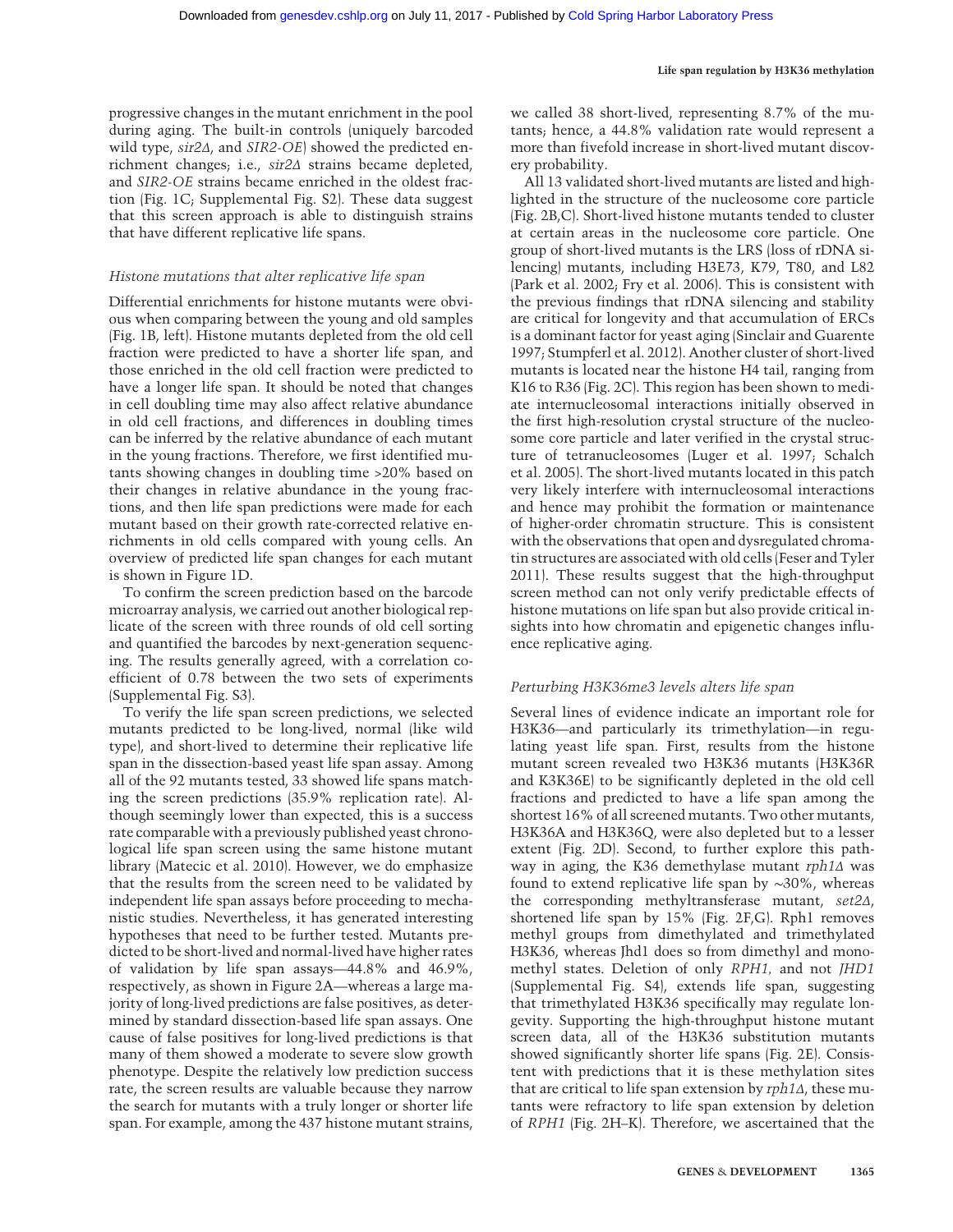

Figure 2. Histone mutations that alter replicative life span. (A) Table listing the number of histone mutants selected from the life span screen and the validation results showing the success rate of the screen.  $(B)$  Table listing all validated short-lived mutants, their locations (histone and mutation), relative enrichments in the screen, life span (LS), number of cells used for life span assay (LS N), experimentally matched wild-type life span (LS WT), number of wild-type cells used for life span assay (LS WT N), Wilcoxon rank sum P-value (P-value), and percent change in life span of the mutant (change). (C) Location of the life span-shortening histone residues on the nucleosome crystal structure. (D) Performance of the H3K36 mutants in the screen. The relative intensity of a particular mutant in the population was traced over the cell sorting assay. Values in parentheses are mean bud scar counts. (E) Replicative life span assays with wild type (blue) and H3K36 mutants. (F,G) Replicative life span assay with wild-type (blue), rph1Δ (red), and set2Δ (green). (H–K) Replicative life span assays with wild type (blue), rph1Δ (red), H3K36 mutants (black), and H3K36 mutant with rph1Δ (yellow). Mean life spans are indicated in parentheses. All life span P-values are listed in Supplemental Table S3.

life span extension by rph1Δ required its demethylase action on H3K36.

#### Life span extension in an rph1Δ strain is not due to suppression of ERC production or desilencing of subtelomeric loci

The rDNA locus in yeast is a highly repetitive region in chromosome XII made up of ∼150 copies of a 9.1-kb rDNA unit. The repetitive nature of this region makes it particularly susceptible to recombination events that increase in frequency as cells age. The accumulation of ERCs in old cells, formed by recombination events within the rDNA locus, has been directly implicated in limiting life span (Sinclair and Guarente 1997). To test whether the rph1Δ strain was long-lived due to suppression of ERC formation, we performed quantitative PCR (qPCR) at the three rDNA genes RDN18, RDN58, and NTS2. The qPCR validated the increased rDNA content in wildtype aged cells and showed similar levels in the rph1Δ aged cells in two independent biological replicates (Supplemental Fig. S5A). We also detected increased transcription from the NTS2 locus in old cells; however, deletion of RPH1 did not suppress formation of these transcripts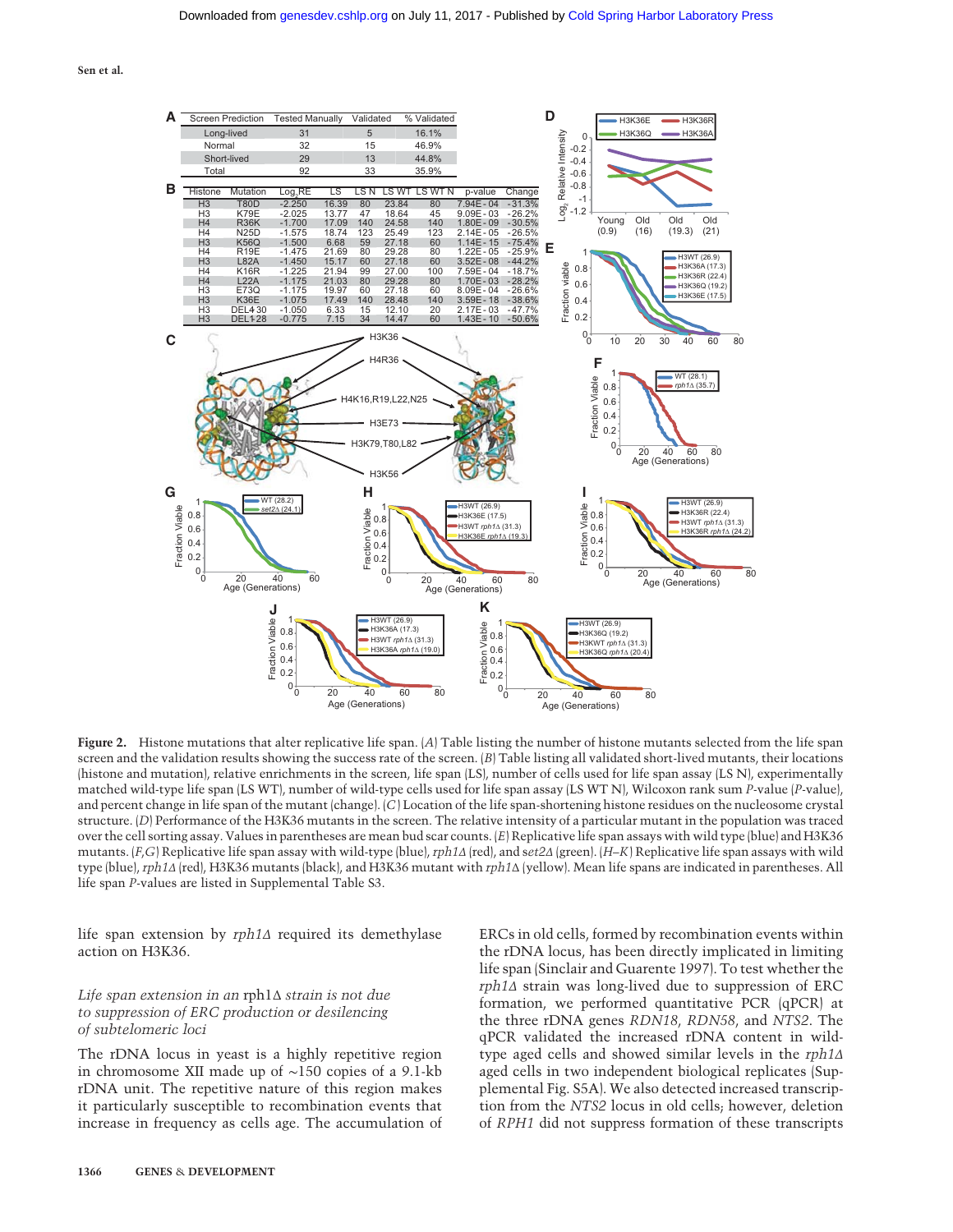(Supplemental Fig. S5B). Thus, the life span extension by rph1Δ does not seem to occur through suppression of ERC formation or transcription regulation at the rDNA locus.

The loss of Rph1 itself or the consequent increase in H3K36me3 in subtelomeric regions may deregulate the silencing of genes located at those sites. Misregulation of subtelomeric gene silencing is a hallmark of aging cells and is one of the consequences of the loss of Sir2 with age (Dang et al. 2009). We compared the ability of wildtype, set2Δ, and rph1Δ strains to silence a URA3 reporter inserted at various locations near TEL11L29 (Supplemental Fig. S6). URA3 insertions close to the telomere at or near the X core (XC) and X repeat (XR) elements (positions #1, #2, and #5) showed effective silencing in all three strains. This is in contrast to a control sir2Δ strain containing a URA3 insertion at the XC element (position #1) that is known to affect silencing (Supplemental Fig. S6, bottom right). Insertions further away from the telomere (positions #3 and #4) showed silencing defects as expected. Importantly, however, there was no difference in the ability of the wild-type, set2Δ, and rph1Δ strains to silence the URA3 reporter at positions #3 and #4. These results suggest that the loss of Set2 or Rph1 does not affect silencing of subtelomeric genes and thus is unlikely to affect life span through this mechanism.

#### Cryptic transcription increases in old cells

In yeast, the presence of H3K36me3 over gene bodies plays a vital role in closing chromatin structure after the passage of Pol II. H3K36me3 does so by preventing histone exchange and hyperacetylation, spacing nucleosomes over the gene body, and inhibiting spurious transcript initiation at intragenic cryptic promoters (Smolle and Workman 2013). Since deletion of the demethylase Rph1 extends life span, we hypothesized that, in wildtype yeast, the H3K36me3 levels are likely lowered as cells age and that rph1Δ mitigates this effect. However, we could not reproducibly detect this loss by Western blot in aging yeast cells before the general depletion of histones in older cells that we and others have previously observed (Dang et al. 2009; Feser et al. 2010; data not shown). It is therefore likely that there are local rather than global losses in this mark, as further investigated below.

We noted that H3K36me3 levels have been anti-correlated with the production of cryptic transcripts (Smolle and Workman 2013). We sought to address whether cryptic transcription increased in old cells genome-wide by next-generation sequencing. We did not use Northern blot because: (1) the overall yield of total RNA and mRNA from old cells is very limited, (2) the isolation of old cells is not easily scaled up, (3) Northern blotting is low-throughput, and (4) the identities of potentially agespecific cryptic transcripts are unknown. We thus prepared strand-specific libraries from polyA-selected RNA from young and old cells. Since yeast genes are generally short, we modified the traditional RNA sequencing (RNA-seq) protocol by randomly fragmenting the RNA into 40- to 50-base-pair (bp) fragments rather than 200-

to 300-bp fragments (Nagalakshmi et al. 2008). This provides higher-resolution analysis over gene bodies to enable detection and mapping of shorter transcripts. Indeed, short intragenic transcripts at the 3′ ends of genes were detected by specifically using this higher-resolution protocol (short fragment) (Supplemental Table S4, data sets E1–E5) but not the traditional protocol (long fragment) (Supplemental Table S5 [data sets E7–E9]; Supplemental Fig. S7). Metagene plots of RNA-seq reads over gene bodies (pooled from five independent RNAseq data sets) (Supplemental Tables S4 [E1–E5], S5 [alignment and reproducibility parameters for each data set]) indicated high levels of transcripts from 3′ ends of genes in old cells after correcting for gene length (Fig. 3A). In addition, the effect was more pronounced for genes ranking in the top 10% in length than for those in the bottom 10% (Fig. 3B).

Genes were identified as having age-related cryptic transcription if (1) the tag counts at the 3′ ends of genes were at least twofold higher than those at the 5′ ends, (2) the 3′ /5′ ratio of tag counts in old cells was at least 1.5 fold higher than in young cells, and (3) the area under the curve of the gene (total transcripts from the gene) in old cells exceeded five percentile of all expressed genes (to exclude lowly expressed genes that may be affected by background noise). Using these parameters, we identified 1300 genes in E1, 1118 genes in E2, 2759 genes in E3, 2931 genes in E4, and 1454 genes in E5. Genes identified as cryptic in any one experiment often showed age-related increases in cryptic transcript levels in the other experiments as well, even if they failed to meet our strict definition of cryptic transcription (Supplemental Fig. S8). We were able to consistently identify 244 genes with age-related intragenic transcript up-regulation from the five independent RNA-seq data sets (Fig. 3C,D; Supplemental Fig. S9, see the Supplemental Material for the gene list). Although cryptic transcript up-regulation with age is likely a genome-wide phenomenon, at least for the 244 genes, we noted that they tend to be longer and infrequently transcribed compared with a randomly selected set of genes (Fig. 3E,F; the transcription rates were acquired from Pelechano et al. 2010). Note that, due to lack of transcription rate information on 56 of the 244 cryptic genes, only 188 genes were included in the analysis. It is likely that we detected these correlations because cryptic transcripts are more easily detected in long and infrequently transcribed genes (Li et al. 2007b,c).

A confounding question is whether the cryptic transcripts in old cells accumulate due to increased internal RNA initiation or decreased degradation. We took two approaches to answer this question. First, we performed Northern blotting for a known cryptic gene, STE11, in cells harboring a deletion in the major subunits of the nuclear exosome complex or cytoplasmic mRNA degradation machineries. None of these strains generated a shorter stable cryptic transcript, and this was in stark contrast to the deletion of SET2, EAF3, RCO1, and other genes encoding elongation complexes like SPT6 and SPT21 published by others (Supplemental Fig. S10; Li et al. 2007b; Cheung et al. 2008). Thus, generation of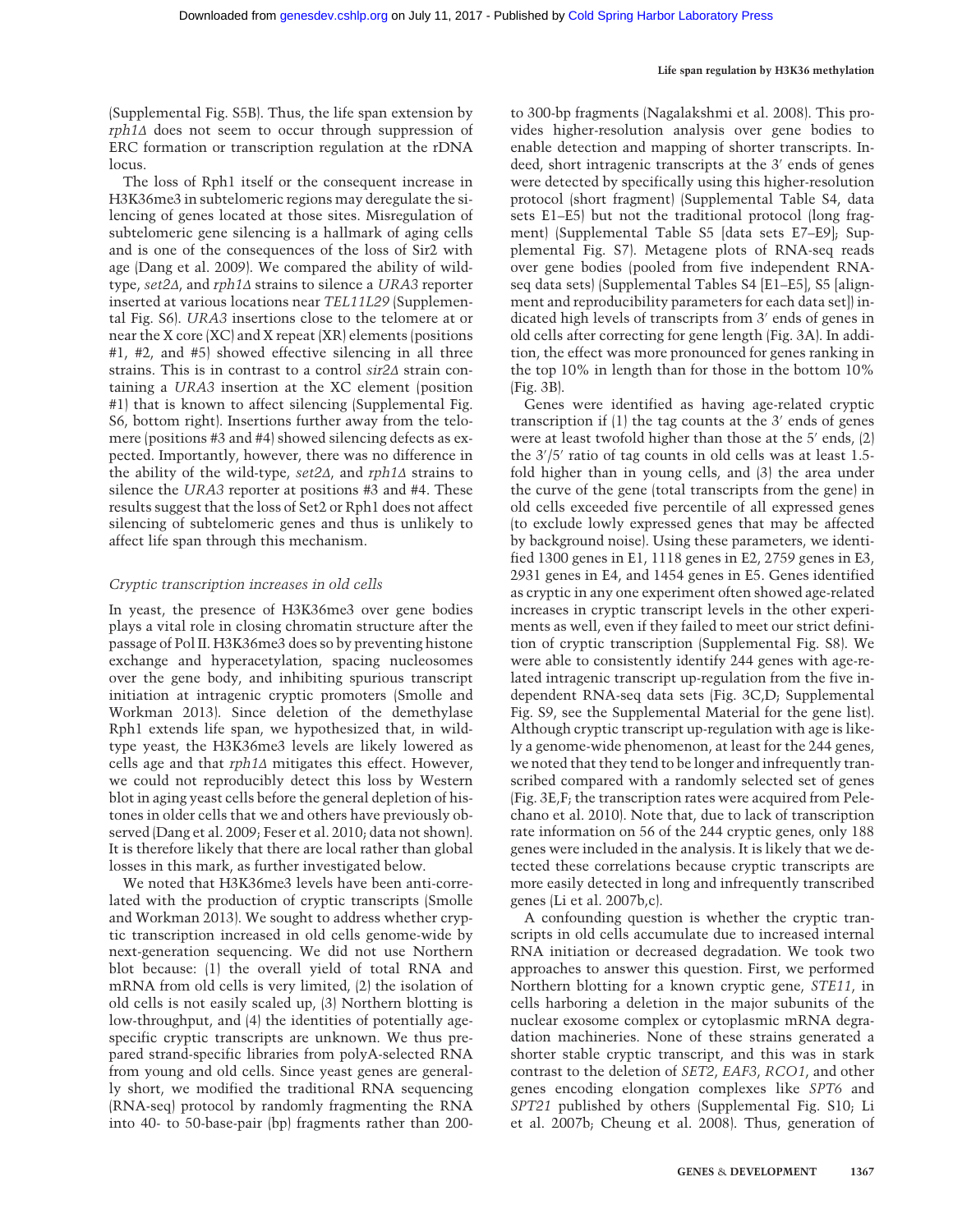

Figure 3. Cryptic transcription increases in old cells, and suppression of cryptic transcripts extends life span. (A,B) Metagene plots and heat maps of normalized tag counts over all genes (A) and the top 10% longest and shortest genes (672 genes each) (B) in young and old wildtype cells; values in parentheses are mean bud scar counts. Shaded error bands represent standard error of the mean. (C) Five-way Venn diagram of genes with age-related cryptic transcription in five RNA-seq data sets (Supplemental Table S4, E1–E5). (D) Metagene plots and heat maps of normalized tag counts over gene bodies of 244 cryptic genes. (E,F) Box plots showing that the gene length distribution (E) and transcription frequency (F) of the 244 cryptic genes are higher and lower, respectively, than those of a background set of noncryptic genes. (G) WebLogo outputs of regular expression pattern searches for TATA (top) and Initiator (bottom) sequences in the cryptic genes. P-values for the number of motifs are indicated. (H) Metagene plots of normalized tag counts over cryptic gene bodies plotted as a log ratio of old versus young.  $[I, J]$  Box plot showing progressive cryptic transcription suppression measured as the difference  $[I]$  or  $\log_2$  (old/young) difference (J) between wild-type and rph1Δ tag counts at the 3′ end of the cryptic genes after normalizing to the 5′ half. P-values are indicated at the top.

cryptic transcripts does not involve the nuclear exosome RNA degradation complex. Second, we found strong evidence of promoter-like sequences such as TATA and Initiator in the bodies of these age-associated cryptic genes (Fig. 3G). Scanning from the start to the stop codon, ∼140 TATA-like motifs [TATA(A/T)A(A/T)(A/G)] were found within the ORFs of 107 of the 244 cryptic genes, and 410 Initiator-like sequences  $[A-(A-\text{rich})_5NYA(A/T)]$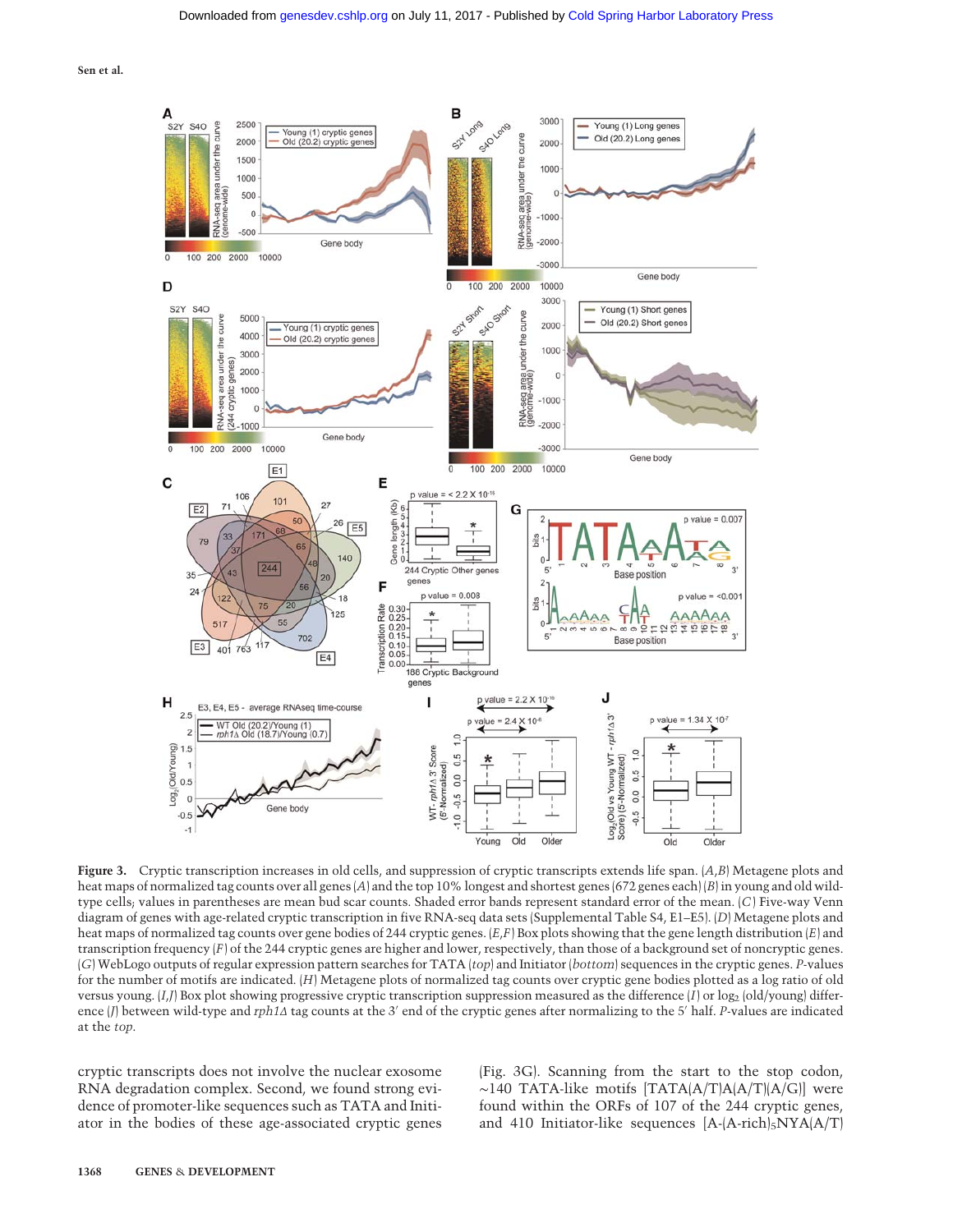$NN(A\text{-rich})_6$  were found in 171 of the 244 cryptic genes. Both the number of cryptic genes with internal TATA motifs and the total number of motifs in cryptic genes were significant when compared with randomly sampled noncryptic genes (P-values were based on a permutation test running 1000 iterations) (Supplemental Table S6; see the Supplemental Material). Collectively, these lines of evidence suggest that the internal transcripts are primarily regulated at the level of increased initiation rather than degradation.

#### Suppression of cryptic transcripts is associated with longer life span

Since there is an increase of intragenic spurious transcripts in aged wild-type yeast, we investigated whether the generation of these transcripts was partially suppressed in the old rph1Δ mutants, given the reciprocal association between H3K36me3 levels and cryptic transcripts. Genome-wide suppression of cryptic transcription in old cells harboring a deletion of RPH1 was not obvious (data not shown). However, the transcription profiles in the core group of 244 cryptic genes showed significant suppression of cryptic transcription at the 3′ ends of gene bodies in the old rph1Δ cells (Fig. 3H–J). This implies that the deletion of RPH1 maintains transcriptional fidelity by suppressing intragenic cryptic transcripts, potentially extending life span.

#### Genes showing cryptic transcript up-regulation with age lose H3K36me3 over gene bodies

We then returned to the question of local changes in H3K36me3. To determine whether cryptic genes identified in old cells show appreciable changes in H3K36me3 status in their retained histones over gene bodies, we performed chromatin immunoprecipitation (ChIP) sequencing (ChIP-seq) of H3K36me3 and H3 in sorted wild-type and mutant cells. Two independent biological replicates were processed and sequenced (Supplemental Tables S4 [F1 and F2], S5 [alignment parameters for each data set]). The reads were normalized to H3, averaged across the two samples, and plotted across all protein-coding genes and over the 244 cryptic gene list. We noted that, genome-wide, the H3K36me3 levels were stably maintained across all ages after normalizing to H3 levels (Fig. 4A, bottom; data not shown). However, the 244 cryptic genes lost the modification with age in wild type, most obviously in the gene bodies (Fig. 4A, top). Strikingly, they retained H3K36me3 in rph1Δ old cells (Fig. 4A, top). This retention was apparent by directly examining the ChIPseq signal across gene bodies between young and old in rph1Δ compared with wild-type old cells (Fig. 4A, top) or in the H3K36me3 signal ratio of old to young in rph1Δ compared with wild type (Fig. 4B, top). No such H3K36me3 retention was observed for randomly sampled background genes (Fig. 4A,B, bottom). A simpler and more quantitative view is to compare the H3K36me3 signal summed across the 3′ half of old cell-associated cryptic genes in the rph1Δ with wild-type strains, which similarly shows increased H3K36me3 old/young in rph1Δ compared with wild-type (Fig. 4C). We then validated the ChIP-seq observations by H3K36me3 ChIP-qPCR on two independent sorted populations of old cells. We observed that H3K36me3 was reduced in wild-type old cells at three cryptic genes (SEC63, TRP5, and SEC27) but was retained or was even higher in old cells harboring rph1Δ (Fig. 4D–F). Taken together, there is a clear increase in H3K36me3 at the 3′ end of cryptic genes in the rph1Δ strain in old cells.

H3K36me3 recruits the deacetylase complex Rpd3S as well as the chromatin remodeling enzymes ISW1b and Chd1 (Smolle et al. 2012). We reasoned that if the short life span effect of H3K36me3 loss is mediated through one of these pathways, disruption of the recruited enzyme should phenocopy the aging phenotype of the set2Δ and H3K36 mutants. Since deletion of ISW1 or CHD1 does not shorten life span (Dang et al. 2014), we focused on the Rpd3S complex. The loss of H3K36me3 over the gene bodies of the cryptic genes likely causes inefficient recruitment of the Rpd3S complex and hyperacetylation, leading to spurious initiation of internal transcripts (Carrozza et al. 2005). Eaf3 and Rco1 are subunits specific to the Rpd3S complex that is recruited to gene bodies to remove acetyl groups laid down by histone acetyltransferases, and specific recruitment domains in the Rpd3S complex have been shown to bind directly to H3K36me3 (Li et al. 2007b). Hence, to evaluate the role of this pathway in regulating life span, we tested three strains for life span defects: one containing a deletion in the chromodomain of the Eaf3 subunit (eaf3-CHDΔ), another containing a deletion of the plant homeodomain (PHD) finger in the the Rco1 subunit (rco1-PHDΔ), and a third strain harboring deletions in both domains (eaf3-CHDΔ rco1-PHDΔ). Loss of the CHD and/or PHD shortened life span, suggesting that the association between the Rpd3S complex and H3K36me3 is important for proper longevity (Fig. 5A,B; Li et al. 2007b). Interestingly, the eaf3-CHDΔ had a stronger effect on life span compared with the rco1- PHDΔ, mirroring the relative levels of cryptic transcription previously observed in these mutants (Li et al. 2007b).

Overall, we propose that, during aging, the loss of H3K36me3 leads to "open" chromatin formation at intragenic regions, exposing cryptic promoters and hence generating cryptic transcripts. Deletion of RPH1 retains H3K36me3 over the same set of genes in old cells, thus restoring "closed" chromatin, suppressing spurious initiation within gene bodies, and enhancing longevity (Fig. 5C).

#### Cryptic transcript up-regulation in old age is conserved in higher eukaryotes

In order to investigate whether transcription fidelity is lost with age in higher eukaryotes as well, we monitored age-related cryptic transcript up-regulation in the soil nematode C. elegans (Supplemental Tables S4 [E6], S5 [alignment parameters]]. Much like yeast, C. elegans serves as a suitable model for whole-organism aging in addition to having a rapid life span (mean life span of 14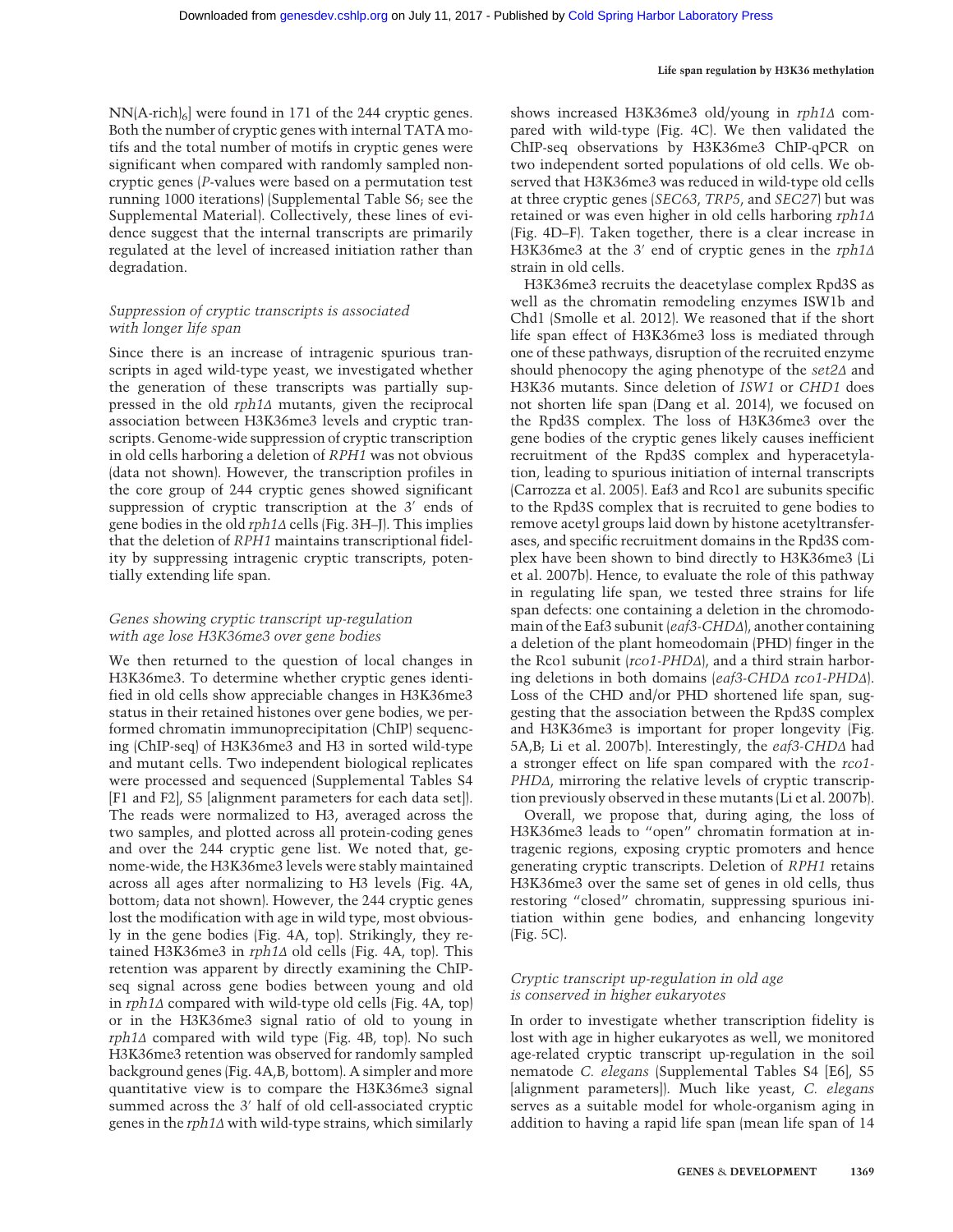

Figure 4. Genes showing up-regulation of cryptic transcription with age lose H3K36me3 over gene bodies. (A) Metagene plots of H3K36me3 tag counts normalized to H3 over the gene bodies of 244 cryptic genes (top) and all noncryptic genes designated as background (bottom). (B) Same as in A except that the tag counts are expressed as a ratio of old to young. P-values were calculated from the 3′ half of gene bodies. (C) Box plots depicting the significant reduction of H3K36me3 signal over the 3′ half of the gene. Tag counts are expressed as a ratio of old to young. (D–F) qPCR of H3K36me3 ChIP plotted relative to H<sub>3</sub> at the 5<sup>'</sup> and 3<sup>'</sup> ends of three cryptic genes: SEC63, TRP5, and SEC27. Error bars are standard error of the mean of two independent biological repeats of cell sorting. Values in parenthesis are mean bud scar counts.

d), small genome size, powerful genetics, conserved epigenetic pathways, and known single mutations that alter life span. Therefore, we performed RNA-seq in young (day 1), middle aged (day 8), and old (day 12) worms following the same short fragment protocol as used in yeast (see Supplemental Tables S4, S5). To simplify the collection of worms of different ages, they were grown in the presence of 5-fluoro-2′ -deoxyuridine (FUdR), which suppresses the development of eggs and hence the birth of progeny. In contrast to our observations in yeast (Fig. 3A), metagene plots of normalized tag counts over all gene bodies did not show evident cryptic transcription genome-wide (data not shown). However, using the same parameters to define cryptic transcripts in yeast (see above), we discovered that 443 worm genes had higher accumulation of cryptic transcripts at the 3′ end of genes in middleaged and old worms (Fig. 6A,B). The use of FUdR did not seem to have any obvious effect on the RNA-seq profiles. Similar to yeast (Fig. 3E), these genes also tended to be longer than an equal-numbered, randomly selected background set of genes from the worm genome (Fig. 6C). In keeping with our hypothesis that age-specific intragenic transcripts accumulate due to increased production and not degradation, we noted that there are 145 TATA-like sequences in 110 of the 414 cryptic genes with proper annotation (Fig. 6D; Supplemental Table S6), and this intragenic TATA-like motif is very similar to the canonical C. elegans TATA motif [(GC)TATA(AT)(AT)AG], missing only the leading (G/C) (Grishkevich et al. 2011). Both the number of cryptic genes with internal TATA-like motifs and the total number of motifs in cryptic genes were significant (Supplemental Table S6) when compared with randomly sampled noncryptic genes. These observations suggested that, like old yeast, old worms also suffer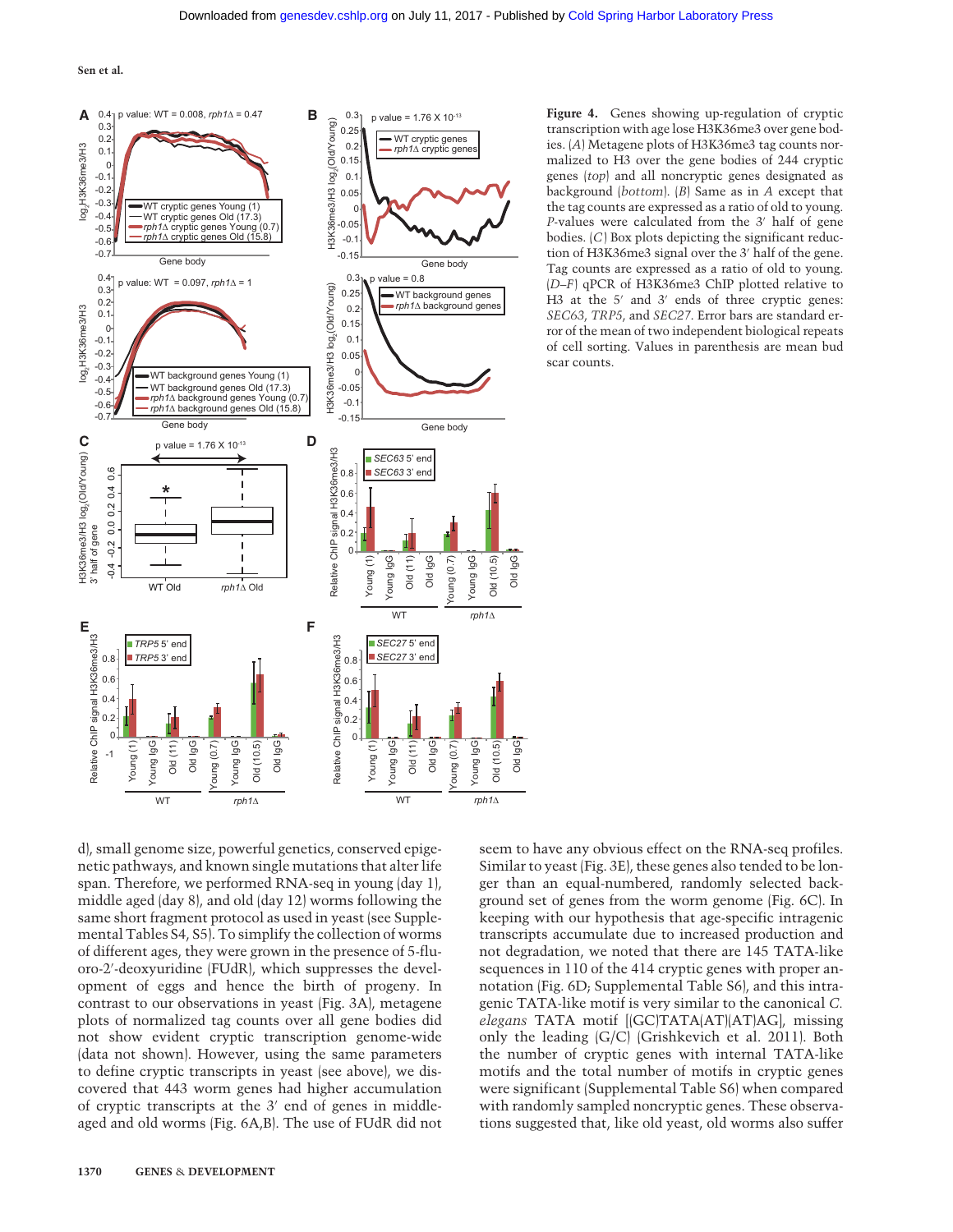

Figure 5. Overall model of regulation of life span by the Set2/Rpd3S pathway. (A) Replicative life span assay with wild type (blue), a yeast strain lacking the chromodomain of Eaf3 (eaf3-CHDΔ; red), or both the chromodomain of Eaf3 and the PHD finger of Rco1 (eaf3-CHDΔ rco1-PHDΔ; green). (B) Replicative life span assay with wild type (blue) and a strain lacking the PHD finger of Rco1 (rco1-PHDΔ; purple). Mean life spans are indicated in parentheses. (C) Model showing the aging in wild-type and rph1Δ cells. Wild-type cells lose H3K36me3 from gene bodies with age, thus resulting in hyperacetylation, increased chromatin accessibility (marked by yellow nucleosomes), and high levels of cryptic transcription that is detrimental to life span. In contrast,rph1Δ cells retain moderate levels of H3K36me3, promoting deacetylation and closing down chromatin over intragenic cryptic promoters (marked by light-orange nucleosomes), resulting in suppression of cryptic transcription and life span extension.

a loss of proper regulation of transcription in intragenic regions. Interestingly, loss of the Set2 homolog met-1 shortens life span, while the knockdown of the Rph1 homolog jmjd-2, which is also the only known H3K36me3 demethylase in worms, extends worm life span in a germlinedependent manner (Ni et al. 2012). Hence, it is likely that a similar aging regulation mediated through cryptic transcription and possibly involving H3K36me3 may be conserved in worms.

#### Discussion

The study of epigenetic regulation of longevity has led to a general model of aging in which old cells show increased levels of active histone modifications and global loss of histones leading to chromatin relaxation and misregulation of gene expression (Feser et al. 2010; Das and Tyler 2012; Hu et al. 2014). These findings suggest that manipulation of the enzymes regulating these modifications could potentially stabilize chromatin structure by impacting the retained histones and extending life span (Dang et al. 2009; Greer et al. 2010, 2011; Han and Brunet 2012).

In this study, we performed a large-scale populationbased screen of histone H3 and H4 substitution mutants

that affect yeast replicative life span. We identified two classes of histone mutants that shorten life span: those disrupting chromatin compaction and those compromising rDNA silencing. This is consistent with recent observations that a pervasive open and active chromatin conformation results in a shorter life span (Das and Tyler 2012). Moreover, our screen not only detects histone residues known to affect life span but also identifies novel residues that were previously not known to have effects on longevity. This high-throughput approach, when combined with various yeast genetic libraries, can expedite mechanistic studies of aging, provided that life span assays can be validated by other established approaches.

We found that mutations to Lys36 on H3 resulted in shorter life span. On the nucleosome structure, H3K36 is at the base of the long H3 N-terminal tail at the site where it protrudes from the core. This site is modified by the methyltransferase Set2 that can add up to three methyl groups cotranscriptionally. Interestingly, only one known methyltransferase is known to modify this site across all eukaryotes, whereas methylation at other sites is often carried out by more than one enzyme. Consistent with enzyme nonredundancy and in support of the histone substitution screen results, deletion of Set2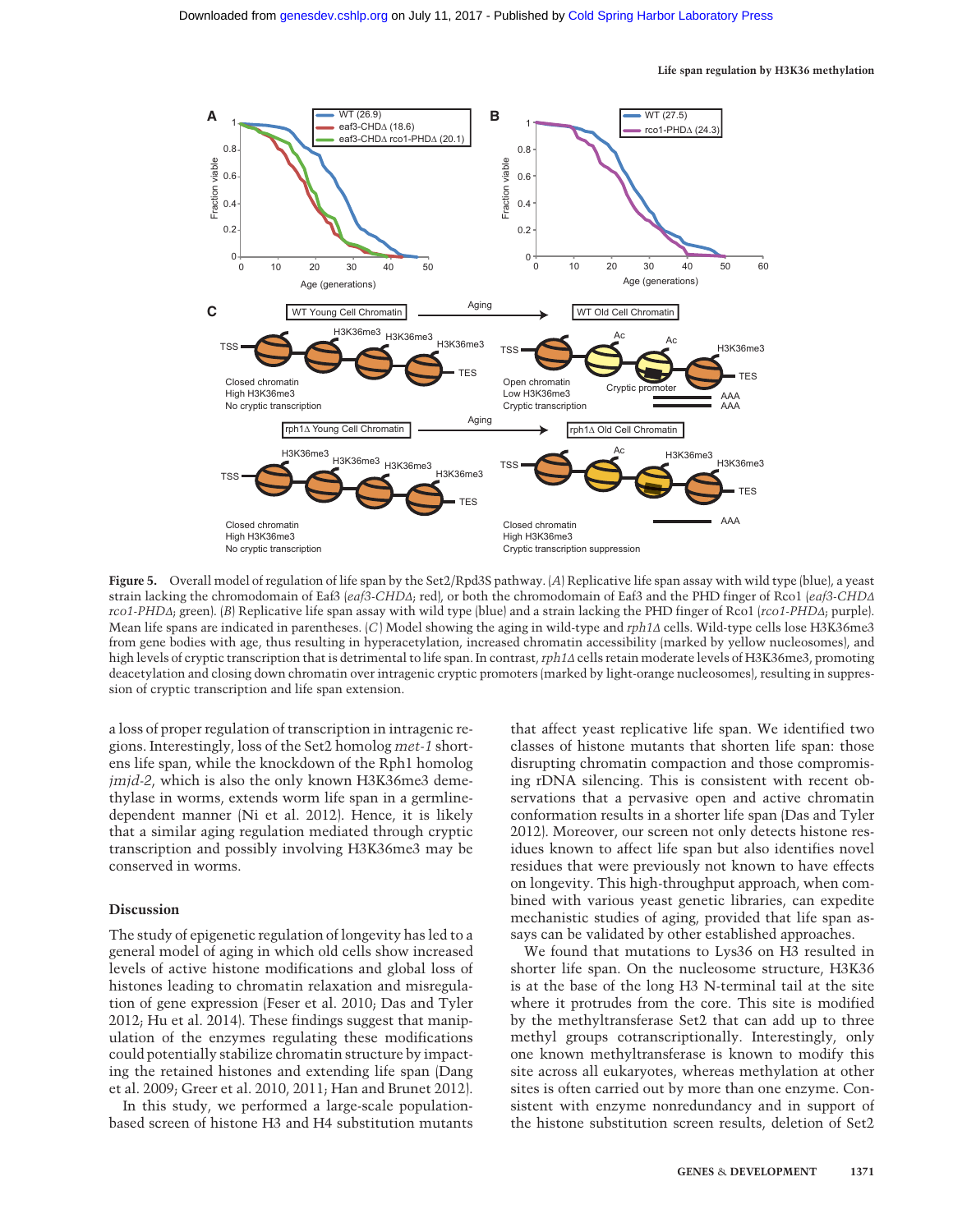

Figure 6. Cryptic transcript up-regulation in old age is conserved in higher eukaryotes. (A) Metagene plots and heat maps of normalized tag counts over 443 genes in worm that show up-regulation of cryptic transcripts at day 8 and day 12. (B) Browser track views of cdh-1, D1022.9, and C04G2.10 showing the increase in 3′ end tag counts at day 8 and day 12. (C) Box plot showing that the gene length distribution of the cryptic genes is significantly higher than that of a background set of noncryptic genes. (D) WebLogo output of regular expression pattern searches for a modified TATA sequence in the worm cryptic genes.

in yeast resulted in a shorter life span (Fig. 2G). In contrast, we found that deletion of the only H3K36me3 demethylase, Rph1, extended life span (Fig. 2F), suggesting that this modification has longevity benefits. Our conclusions are based on the fact that deletion of Jhd1 in the matα background did not have an effect on life span. However, pending life span data in the mata background, we cannot completely rule out the impact of H3K36 monomethylation and dimethylation on life span. H3K36 methylation is also influenced by Set2 recruitment regulatory factors like Ctk1 and Bur1 kinases that phosphorylate Ser2 of the Rpb1 C-terminal domain and the PAF complex (Bartkowiak et al. 2011). However, these factors have no reported role in aging. H3K36me3 marks active genes, and the modification is primarily spread over the gene body, peaking at 3′ ends (Butler and Dent 2012; Smolle and Workman 2013). The modification provides a docking platform for specific transcription cofactor complexes and blocks access to others; the combined action of these factors restores "closed" chromatin structure over gene bodies to

prevent cryptic transcription (Li et al. 2007a; Butler and Dent 2012).

Thus, in young cells, this general mechanism to preserve chromatin structure over gene bodies after Pol II passage is likely to be crucial to maintain transcriptional fidelity and precision. The gross change in chromatin structure evident in old cells is caused by loss of histones (Feser et al. 2010), local reductions in modifications such as H3K36me3 that we observed here, and local increases in activating modifications such as H4K16ac (Dang et al. 2009) and has a marked impact on transcription. Hu et al. (2014) recently described global transcriptional amplification in old yeast cells as a consequence of global nucleosome loss. Our high-resolution RNA-seq method has for the first time enabled us to see short cryptic intragenic transcripts that are normally undetectable by traditional RNA-seq methods. We showed the up-regulation of these transcripts with age in two model organisms: yeast and worms (Figs. 3D, 6A). Given these observations, it is possible that similar up-regulation of intragenic short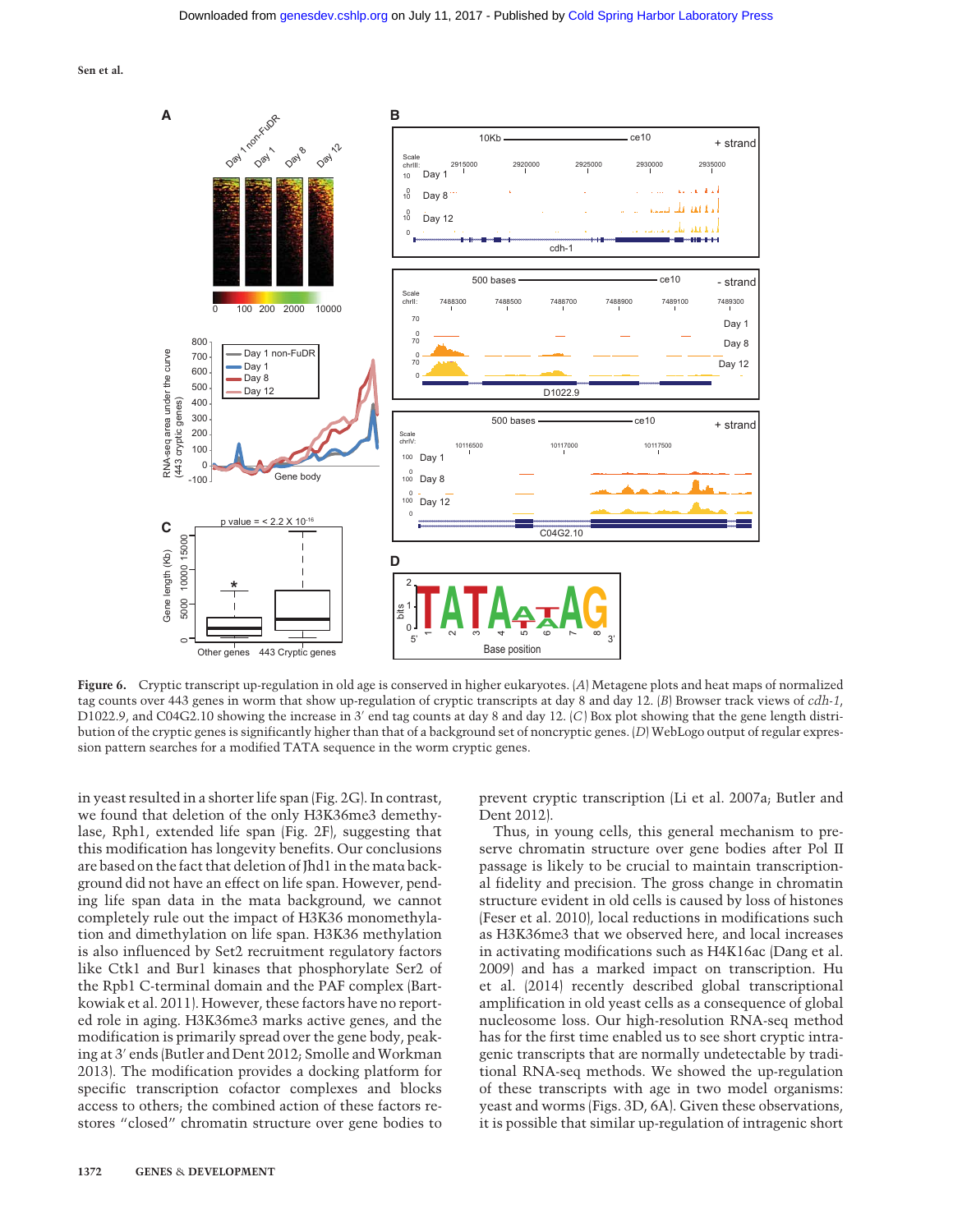transcripts may also occur during mammalian aging and cellular senescence. Single gene deletions in yeast (such as set2Δ, eaf3-CHDΔ, and rco1-PHDΔ) or point mutations in H3K36 that lead to accumulation of these transcripts result in shorter life spans (Fig. 5A,B). Interestingly, there is a significant overlap of genes that show age-dependent cryptic transcript up-regulation and transcription elongation mutants (set2Δ, spt6, and spt16 mutants) that show cryptic transcript up-regulation (Supplemental Fig. S11; Cheung et al. 2008; Lickwar et al. 2009).

Very recently, Pu et al. (2015) reported that H3K36me3 patterns are correlated (1) directly with 3′ untranslated region (UTR) lengths, (2) inversely with age-dependent variation in gene expression, and (3) indirectly with longevity in worms. Although we did not focus on gene expression variation, there were few similarities in our observation. First, similar to Pu et al. (2015), we did not find an appreciable change in H3K36me3 with age in yeast. Second, the variation in gene expression with age may be due to the spurious initiation of cryptic transcription, as some genes lose H3K36me3 with age. Third, loss of somatic methyltransferase met-1 resulted in a shorter life span, much like a set2Δ strain in yeast (Pu et al. 2015).

The cause of accumulation of these transcripts with age is due to either increased production, impaired degradation, or both. Nascent RNA-seq techniques like NETseq and GRO-seq are challenging in old cells given (1) limited quantities of RNA isolated from old cells and (2) the disproportionate transcription from coding and rDNA templates. Without this information, however, it is not possible to completely eliminate the possibility of RNA degradation. However, the degradation machinery for these intragenic transcripts has not been unambiguously defined, and mutants of RNA degradation machineries like the exosome complex do not lead to accumulation of this transcript class (Supplemental Fig. S10; Smolle and Workman 2013). Additionally, our discovery of promoter-like motifs within the age-specific cryptic genes in yeast and worms (Figs. 3G, 6D) further argues for an initiation mechanism rather than degradation.

It is important to note that we did not analyze nonpolyadenylated sense or antisense transcripts in our data sets. It is known that H3K36me3 represses a number of antisense transcripts regulated by Spt6 and Set2 (DeGennaro et al. 2013). We focused on the analysis of sense polyadenylated cryptic transcripts for the following two reasons. (1) We believe that polyadenylated stable transcripts could have long term effects on aging, and (2) the level of antisense transcription is much lower than sense transcription. However, we do not rule out the role of these transcripts in life span regulation.

Taken together, the current evidence supports an epigenetic aging model encompassing the breakdown of chromatin structure via the accumulation of activating modifications, loss of repressing modifications, and reduction of nucleosome numbers to initiate a cascade of spurious transcriptional events (including gene-internal cryptic transcription) that promote the aging process. Given that cryptic transcription increases with age and many mutants in the Set2/Rpd3S pathway have short life spans,

as shown here, it is important to consider the impact of cryptic transcription in limiting life span. Cryptic transcripts may (1) increase the amount of "junk" transcripts in the cell, thus engaging the translation machinery in fruitless activities; (2) be translated or mistranslated into proteins that might be toxic, including misfolded proteins that would elicit an unfolded protein response; and/or (3) titrate important transcription factors, including Pol II and general transcription factors, away from more appropriate genomic locations. In support of the first model, overloading the cell with templates for translation entails production and consumption of overly large amounts of ATP, increasing the generation of reactive oxygen species that can be detrimental to life span (Balaban et al. 2005). In general, reduced translation has proven beneficial for longevity in multiple model systems (Johnson et al. 2013).

Finally, we found that cells lacking Rph1 maintain higher H3K36me3 levels and have reduced levels of spurious cryptic transcripts with age, commensurate with a 30% extension of mean replicative life span. Similar effects on longevity have also been reported in worms following knockdown of Rph1 homolog jmjd-2 (Ni et al. 2012). Although, in higher eukaryotes, the Rph1 homolog targets both H3K9 and H3K36, it is exciting to envision the design of specific small molecule or other inhibitors targeting H3K36 demethylation activity to ameliorate age-associated human disease.

#### Materials and methods

#### Yeast strains

The yeast strains used in this study are listed in Supplemental Table S1. Standard YPD medium was used in all experiments.

#### Purification of old yeast mother cells

Up to  $4 \times 10^8$  replicatively aged yeast mother cells (20–25 generations old on average) were purified as described (Dang et al. 2014) for the life span screen, RNA-seq, or ChIP-seq.

#### Yeast replicative life span assay

Life span assays were done by micromanipulation under a dissection scope as described (Kaeberlein et al. 1999). Statistical significance of life span differences were calculated by Wilcoxon rank sum test.

#### Total RNA extraction from yeast, real-time qPCR, and Northern blotting

Total RNA was extracted from frozen cell pellets using the Qiagen RNeasy kit following the instructions, except that after resuspending in QIAzol lysis reagent, cells were subjected to bead beating. Bead beating was performed with 1.0-mm-diameter zirconia/silica beads (BioSpec) four times, 1 min each time, with 2-min pauses on ice. On-column DNase I digestion was performed to remove residual genomic DNA. RNA purity and concentration were estimated by Nanodrop. For qPCR, 1 µg of total RNA was converted to cDNA using the high-capacity RNA to cDNA kit (Applied Biosystems). A 1:100 dilution of cDNA was then subjected to real-time PCR with genomic DNA standards using Fast SYBR Green master mix (Applied Biosystems).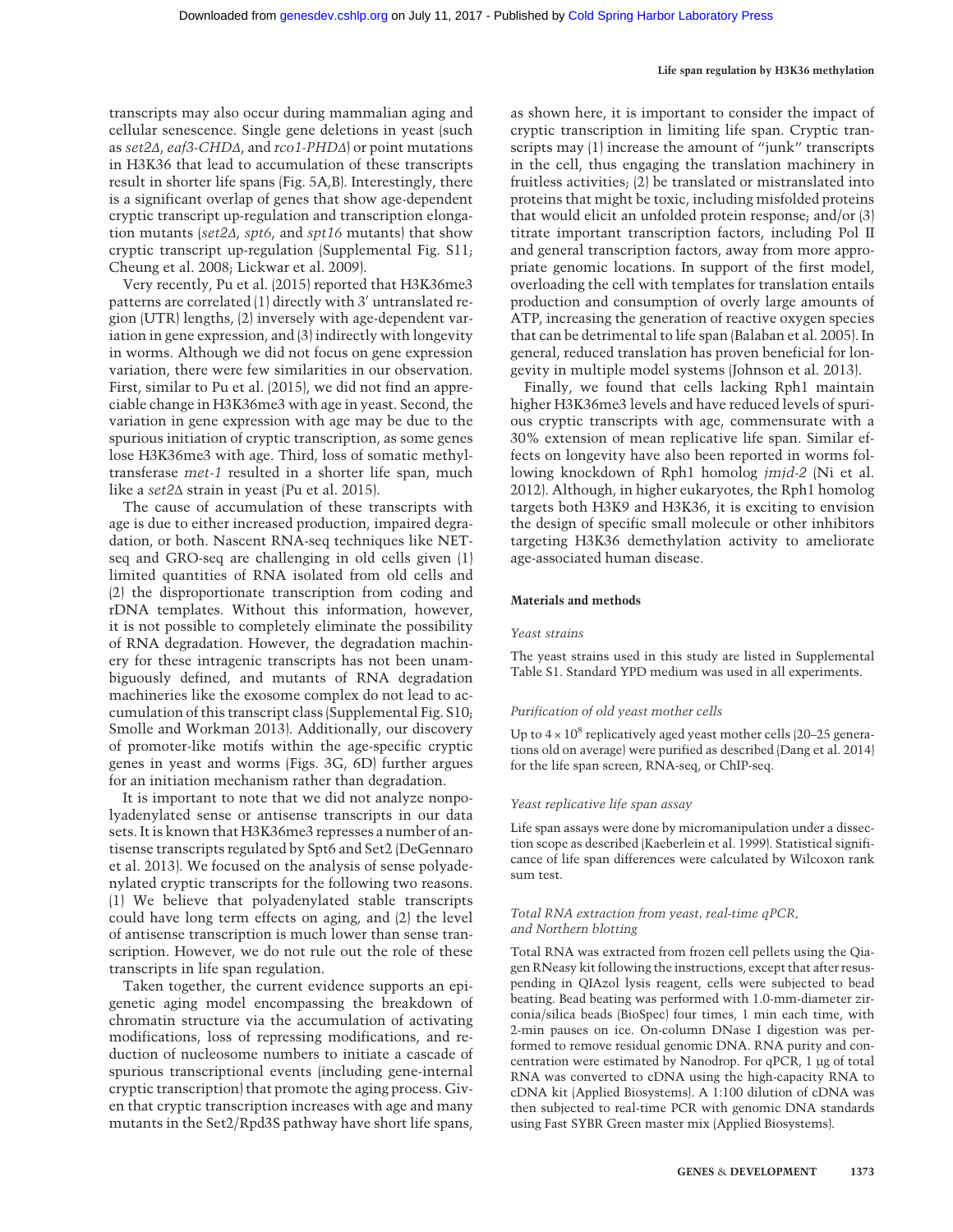To estimate rDNA copy number, a 1:100 dilution of ChIP input DNA was used against genomic DNA standards to do qPCR. All qPCR quantitation was done using the absolute (standard curve) method.

Northern blotting was performed using a NorthernMax kit (Life Technologies). Briefly, 10 µg of total RNA was subjected to polyA selection using the Dynabeads mRNA Direct kit (Ambion) and loaded on a 1% formaldehyde agarose gel, blotted on a positively charged nylon membrane (Hybond N<sup>+</sup>, GE Healthcare), UV cross-linked, and then probed with radiolabeled PCR products designed against the 5′ end of STE11 and the 3′ end of STE11 and ACT1.

#### Worm strains, media, and aging

N2 (C. elegans variant Bristol) obtained from the Caenorhabditis Genetics Center was used in the aging experiment. Worms were staged by bleaching gravid adults and synchronized to L1 in the M9 buffer. L1 worms were grown on NGM plates seeded with OP50 Escherichia coli until L4, which corresponds to day 0, when they were transferred to NGM plates supplemented with 100 µM FUdR and seeded with OP50. At days 1, 8, and 12 of adulthood, 500–1000 worms and 10,000 worms were washed in the M9 buffer and collected for RNA-seq and ChIP experiments, respectively.

#### Total RNA extraction from worms

Worms were lysed in QIAzol (Qiagen) by bead beating with 1.0 mm-diameter zirconia/silica beads (BioSpec) four times, 1 min each time, with 2-min pauses on ice. Total RNA was then extracted and purified with miRNeasy minikit (Qiagen).

#### High-throughput life span screen with the histone H3/H4 mutant library

All strains from the Boeke histone H3/H4 mutant library were pooled together with additional uniquely barcoded wild-type, sir2Δ, and SIR2-OE strains. The pool of mutants was cultured and subjected to four successive rounds of old mother sorting to save ~10<sup>8</sup> old cells after sorts 2, 3, and 4 (S2O, S3O, and S4O). Progressively aged cells were indicated by the increasing number of bud scar counts. Equivalent amounts of young cells after each round of sorting (S1Y, S2Y, S3Y, and S4Y) as well as an aliquot prior to aging and sorting (USC) were also saved. Genomic DNA was extracted from young and old fractions using standard methods (Current Protocols in Molecular Biology), and the barcodes UPTAG and DNTAG were quantified by either yeast barcode microarray (Agilent) as described (Matecic et al. 2010) or nextgeneration sequencing. To prepare next-generation sequencing libraries, primers U1h-F1 (CCCTACACGACGCTCTTCCGAT CTATGTCCACGAGGTCTCT) and U2h-R1 (GTGACTGGAG TTCAGACGTGTGCTCTTCCGATCTCCTCGACCTGCAGC GTA) were used to amplify UPTAG, and primers D1h-F1 (CCC TACACGACGCTCTTCCGATCTCCCAGCTCGAATTCATC) and D2h-R1 (GTGACTGGAGTTCAGACGTGTGCTCTTCC GATCTCGGTGTCGGTCTCGTAG) were used for DNTAG. All next-generation sequencing libraries were indexed and sequenced in 1/10 of a lane in HiSeq 2000 (Illumina). All data were converted to fold change compared with USC and designated as relative enrichment. All mutant strains were ranged by S4O relative enrichment. Both doubling time and replicative life span may affect S4O relative enrichment. However, relative enrichment changes of young fractions compared with the fraction prior to the overnight culturing were affected only by doubling time. Therefore, S1Y/USC, S3Y/S2O, S4Y/S3O values were used to estimate relative enrichment effects caused by doubling time difference. This growth effect on S4O relative enrichment was considered only for mutants with an estimated doubling time 20% different from that of the wild type. S2O and S3O relative enrichment data were used to filter out mutants that showed significant variations. Longevity calls were based on S4O relative enrichment after correcting for difference in doubling time and filtered for variation outliers, with a cutoff at a standard deviation from the mean of the log (S4O relative enrichment) values.

#### RNA-seq library preparation for quantifying cryptic transcripts

To generate libraries for RNA-seq, mRNA was purified from 5 µg of total RNA using the Dynabeads mRNA Direct kit (Ambion). Since yeast genes are relatively short (average gene size ∼1.3 kb), we chose to fragment the mRNA to ∼40–50 bp rather than the conventional 200- to 300-bp size using RNA fragmentation reagents from Ambion. We believe that this gives better resolution over gene bodies to quantify 5′ and 3′ reads for estimation of cryptic transcripts. To do this, the fragmented RNA was phosphorylated by T4 PNK (New England Biolabs) and then size-selected on a 15% polyacrylamide gel-containing urea. Following size selection, the entire RNA was used as input in the TruSeq small RNA sample preparation protocol (Illumina). Final size selection of the amplified library was done using 6% polyacrylamide gels. For the sake of consistency, RNA-seq libraries from worms were prepared using the same protocol. The quantity and quality of the libraries were assessed by BioAnalyzer (Agilent) and qPCR (Kapa Biosystems). Eight multiplexed libraries were pooled and sequenced on a single lane on the Illumina HiSeq or NextSeq 500 platform.

#### ChIP and preparation of ChIP-seq libraries

ChIP was performed as described previously from  $4 \times 10^8$  cells (Dang et al. 2009). Briefly, cross-linked cells were lysed by bead beating in FA lysis buffer (50 mM HEPES-KOH at pH 7.5, 500 mM NaCl, 1 mM EDTA, 0.1% Triton X-100), and the chromatin was sheared using a Diagenode Bioruptor or Covaris Ultrasonicator to achieve an average size of <500 bp. Equal aliquots of sonicated chromatin were used per immunoprecipitation reaction (H3K4me3 [Abcam, ab8580], H3K36me3 [Active Motif, 61101], and H3 [Abcam, ab1791]), and 10% of the amount was saved as input. Immunoprecipitation was performed using protein A Dynabeads (Life Technologies). ChIP-qPCR was performed against standards made from a dilution series of an input DNA mix. Enrichment was ascertained by calculating signal over IgG. To ensure that we were getting H3K4me3 and H3K36me3 enrichment at 5′ ends and 3′ ends, respectively, ChIP-qPCR validation was performed with 5′ and 3′ end primer sets over long genes before library preparation for ChIP-seq. Primer sequences are available on request.

For ChIP-seq, 1 ng of DNA from immunoprecipitation and input was used to prepare libraries using the Microplex library preparation kit (Diagenode). Twelve multiplexed libraries were sequenced in a single lane on the Illumina HiSeq or NextSeq 500 platform.

#### List of RNA-seq and ChIP-seq data sets and computational methods

For a list of RNA-seq and ChIP-seq data sets and computational methods, see the Supplemental Material. The raw data are available at [http://www.ncbi.nlm.nih.gov/geo/query/acc.](http://www.ncbi.nlm.nih.gov/geo/query/acc.cgi?token=yhylgoigxrwtfuh&acc=GSE65767) [cgi?token=yhylgoigxrwtfuh&acc=GSE65767](http://www.ncbi.nlm.nih.gov/geo/query/acc.cgi?token=yhylgoigxrwtfuh&acc=GSE65767).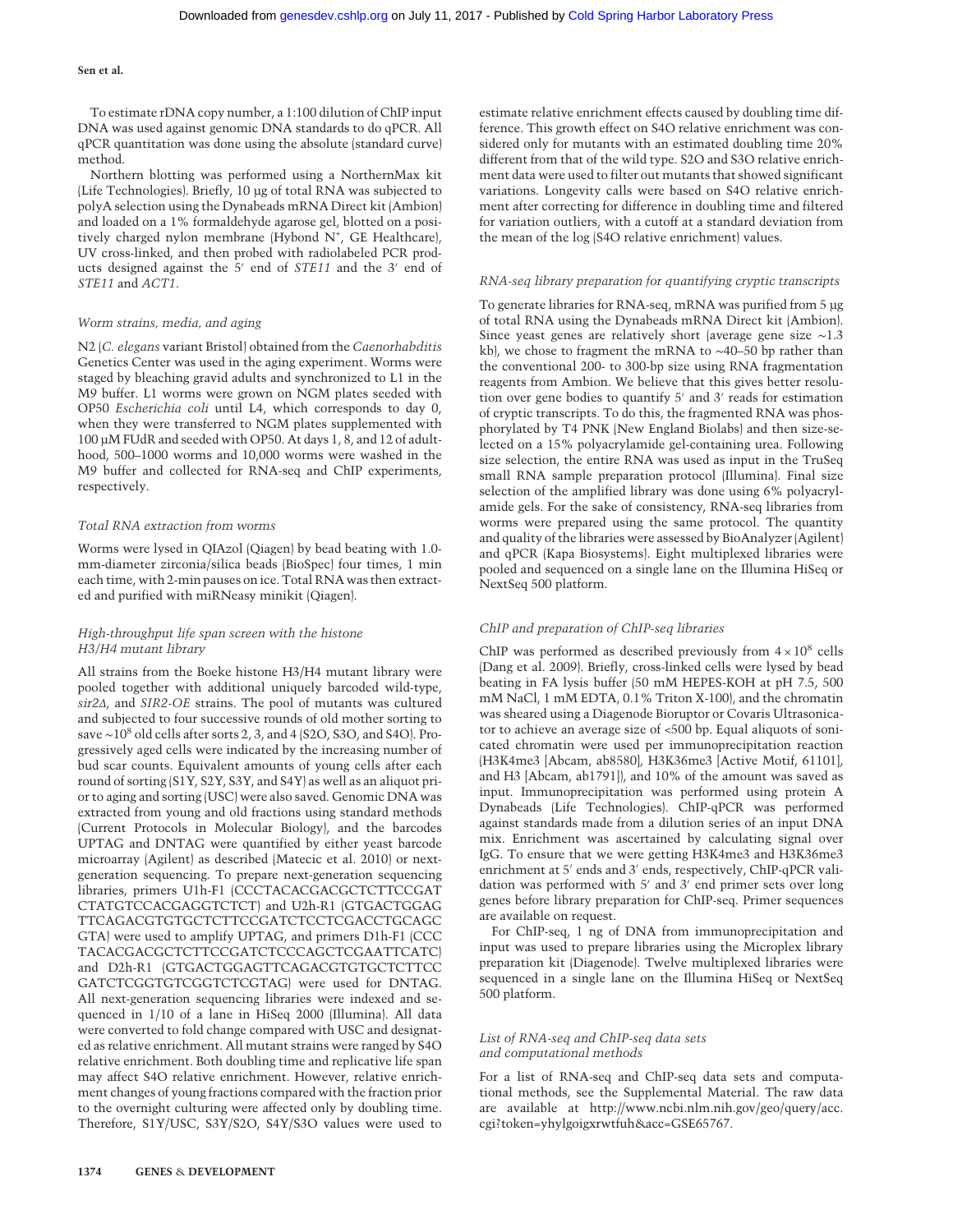#### Acknowledgments

We thank Jerry Workman for the strains YBL619, YBL634, and YBL694; the University of Pennsylvania Next-Generation Sequencing Core (NGSC) for sequencing our ChIP-seq and RNAseq libraries; and members of the Berger laboratory for critical reading of the manuscript. This work was supported by National Institutes of Health (NIH)/National Institute on Aging (NIA) grant P01AG031862 to S.L.B., American Heart Association grant 15POST21230000 to P.S., NIH/NIA grant K99/R00AG037646 and Cancer Prevention Research Institute of Texas scholar award R1306 to W.D., NIH Training grant T32ES007032 to B.M.W., NIH grant R01AG039390 and the University of Washington Nathan Shock Center of Excellence in the Basic Biology of Aging (NIH P30AG013280) to M.K., NIH/NIA grant R01AG043080 to B.K.K., and NIH Common Fund grant U54GM103250 to J.D.B.

#### References

- Adams PD, Ivanov A, Pawlikowski J, Manoharan I, Van Tuyn J, Nelson DM, Singh Rai T, Shah PP, Hewitt G, Korolchuk VI, et al. 2013. Lysosome-mediated processing of chromatin in senescence. *J Cell Biol* 202: 129-143.
- Balaban RS, Nemoto S, Finkel T. 2005. Mitochondria, oxidants, and aging. Cell 120: 483–495.
- Bartkowiak B, Mackellar AL, Greenleaf AL. 2011. Updating the CTD story: from tail to epic. Genet Res Int 2011: 623718.
- Blander G, Guarente L, Words K. 2004. The Sir2 family of protein deacetylases. Annu Rev Biochem 73: 417–435.
- Butler JS, Dent SYR. 2012. Chromatin 'resetting' during transcription elongation: a central role for methylated H3K36. Nat Struct Mol Biol 19: 863–864.
- Carrozza MJ, Li B, Florens L, Suganuma T, Swanson SK, Lee KK, Shia W-J, Anderson S, Yates J, Washburn MP, et al. 2005. Histone H3 methylation by Set2 directs deacetylation of coding regions by Rpd3S to suppress spurious intragenic transcription. Cell 123: 581–592.
- Cheung V, Chua G, Batada NN, Landry CR, Michnick SW, Hughes TR, Winston F. 2008. Chromatin- and transcriptionrelated factors repress transcription from within coding regions throughout the Saccharomyces cerevisiae genome. PLoS Biol 6: e277.
- Dai J, Hyland EM, Yuan DS, Huang H, Bader JS, Boeke JD, Jef D. 2008. Probing nucleosome function: a highly versatile library of synthetic histone H3 and H4 mutants. Cell 134: 1066–1078.
- Dang W, Steffen KK, Perry R, Dorsey JA, Johnson FB, Shilatifard A, Kaeberlein M, Kennedy BK, Berger SL. 2009. Histone H4 lysine 16 acetylation regulates cellular lifespan. Nature 459: 802–807.
- Dang W, Sutphin GL, Dorsey JA, Otte GL, Cao K, Perry RM, Wanat JJ, Saviolaki D, Murakami CJ, Tsuchiyama S, et al. 2014. Inactivation of yeast Isw2 chromatin remodeling enzyme mimics longevity effect of calorie restriction via induction of genotoxic stress response. Cell Metab 19: 952–966.
- Das C, Tyler JK. 2012. Histone exchange and histone modifications during transcription and aging. Biochim Biophys Acta 1819: 332–342.
- DeGennaro CM, Alver BH, Marguerat S, Stepanova E, Davis CP, Bahler J, Park PJ, Winston F. 2013. Spt6 regulates intragenic and antisense transcription, nucleosome positioning, and histone modifications genome-wide in fission yeast. Mol Cell Biol 33: 4779–4792.
- Feser J, Tyler J. 2011. Chromatin structure as a mediator of aging. FEBS Lett 585: 2041–2048.
- Feser J, Truong D, Das C, Carson JJ, Kieft J, Harkness T, Tyler JK. 2010. Elevated histone expression promotes life span extension. Mol Cell 39: 724–735.
- Fry CJ, Norris A, Cosgrove M, Boeke JD, Peterson CL. 2006. The LRS and SIN domains: two structurally equivalent but functionally distinct nucleosomal surfaces required for transcriptional silencing. Mol Cell Biol 26: 9045–9059.
- Giblin W, Skinner ME, Lombard DB. 2014. Sirtuins: guardians of mammalian healthspan. Trends Genet 30: 271–286.
- Greer EL, Maures TJ, Hauswirth AG, Green EM, Leeman DS, Maro GS, Han S, Banko MR, Gozani O, Brunet A, et al. 2010. Members of the H3K4 trimethylation complex regulate lifespan in a germline-dependent manner in C. elegans. Nature 125: 383–387.
- Greer EL, Maures TJ, Ucar D, Hauswirth AG, Mancini E, Lim JP, Benayoun BA, Shi Y, Brunet A. 2011. Transgenerational epigenetic inheritance of longevity in Caenorhabditis elegans. Nature 479: 365–371.
- Grishkevich V, Hashimshony T, Yanai I. 2011. Core promoter T-blocks correlate with gene expression levels in C. elegans. Genome Res 21: 707–717.
- Han S, Brunet A. 2012. Histone methylation makes its mark on longevity. Trends Cell Biol 22: 42–49.
- Hu Z, Chen K, Xia Z, Chavez M, Pal S, Seol J-H, Chen C-C, Li W, Tyler JK. 2014. Nucleosome loss leads to global transcriptional up-regulation and genomic instability during yeast aging. Genes Dev 28: 396–408.
- Johnson SC, Rabinovitch PS, Kaeberlein M. 2013. mTOR is a key modulator of ageing and age-related disease. Nature 493: 338–345.
- Kaeberlein M, McVey M, Guarente L. 1999. The SIR2/3/4 complex and SIR2 alone promote longevity in Saccharomyces cerevisiae by two different mechanisms. Genes Dev 13: 2570– 2580.
- Kennedy BK, Austriaco NR Jr, Zhang J, Guarente L. 1995. Mutation in the silencing gene SIR4 can delay aging in S. cerevisiae. Cell 80: 485-496.
- Kim T, Buratowski S. 2007. Two Saccharomyces cerevisiae JmjC domain proteins demethylate histone H3 Lys36 in transcribed regions to promote elongation. J Biol Chem 282: 20827– 20835.
- Klose RJ, Gardner KE, Liang G, Erdjument-Bromage H, Tempst P, Zhang Y. 2007. Demethylation of histone H3K36 and H3K9 by Rph1: a vestige of an H3K9 methylation system in Saccharomyces cerevisiae? Mol Cell Biol 27: 3951–3961.
- Kwon DW, Ahn SH. 2011. Role of yeast JmjC-domain containing histone demethylases in actively transcribed regions. Biochem Biophys Res Commun 410: 614–619.
- Li B, Carey M, Workman JL. 2007a. The role of chromatin during transcription. Cell 128: 707–719.
- Li B, Gogol M, Carey M, Lee D, Seidel C, Workman JL. 2007b. Combined action of PHD and chromo domains directs the Rpd3S HDAC to transcribed chromatin. Science 316: 1050– 1054.
- Li B, Gogol M, Carey M, Pattenden SG, Seidel C, Workman JL. 2007c. Infrequently transcribed long genes depend on the Set2/Rpd3S pathway for accurate transcription. Genes Dev 21: 1422–1430.
- Lickwar CR, Rao B, Shabalin AA, Nobel AB, Strahl BD, Lieb JD. 2009. The set2/Rpd3S pathway suppresses cryptic transcription without regard to gene length or transcription frequency. PLoS One 4: e4886.
- Luger K, Mäder AW, Richmond RK, Sargent DF, Richmond TJ. 1997. Crystal structure of the nucleosome core particle at 2.8 A resolution. Nature 389: 251–260.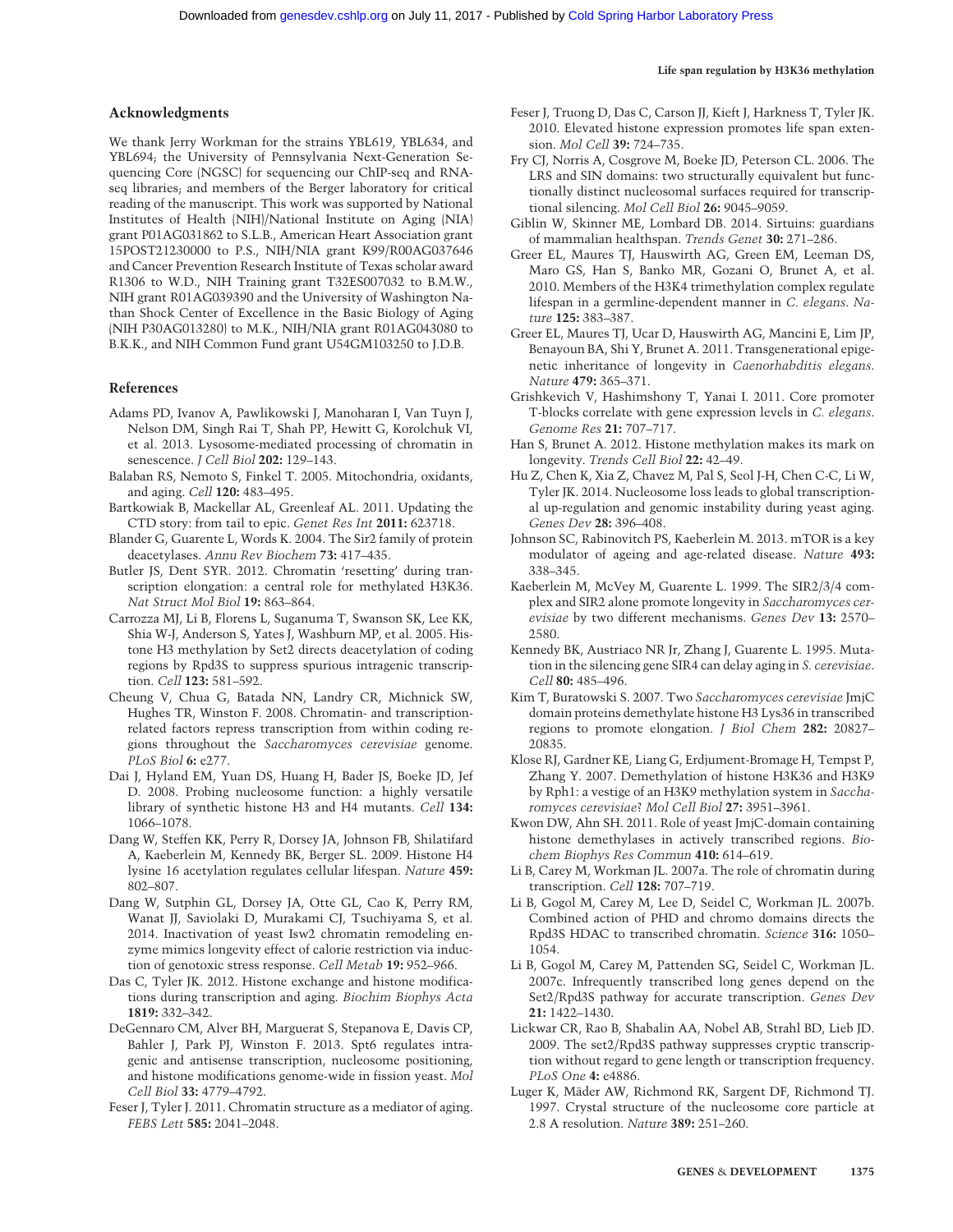- Matecic M, Smith DL, Pan X, Maqani N, Bekiranov S, Boeke JD, Smith JS. 2010. A microarray-based genetic screen for yeast chronological aging factors. PLoS Genet 6: e1000921.
- Nagalakshmi U, Wang Z, Waern K, Shou C, Raha D, Gerstein M, Snyder M. 2008. The transcriptional landscape of the yeast genome defined by RNA sequencing. Science 320: 1344–1349.
- Nakanishi S, Sanderson BW, Delventhal KM, Bradford WD, Staehlinghampton K, Shilatifard A. 2008. A comprehensive library of histone mutants identifies nucleosomal residues required for H3K4 methylation. Nat Struct Mol Biol 15: 881–888.
- Ni Z, Ebata A, Alipanahiramandi E, Lee SS. 2012. Two SET domain containing genes link epigenetic changes and aging in Caenorhabditis elegans. Aging Cell 11: 315–325.
- O'Sullivan RJ, Kubicek S, Schreiber SL, Karlseder J. 2010. Reduced histone biosynthesis and chromatin changes arising from a damage signal at telomeres. Nat Struct Mol Biol 17: 1218–1225.
- Park J-HH, Cosgrove MS, Youngman E, Wolberger C, Boeke JD. 2002. A core nucleosome surface crucial for transcriptional silencing. Nat Genet 32: 273–279.
- Pelechano V, Chávez S, Pérez-Ortín JE. 2010. A complete set of nascent transcription rates for yeast genes. PLoS One 5: e15442.
- Pu M, Ni Z, Wang M, Wang X, Wood JG, Helfand SL, Yu H, Lee SS. 2015. Trimethylation of Lys36 on H3 restricts gene expression change during aging and impacts life span. Genes Dev 29: 718–731.
- Riedel CG, Dowen RH, Lourenco GF, Kirienko NV, Heimbucher T, West JA, Bowman SK, Kingston RE, Dillin A, Asara JM, et al. 2013. DAF-16 employs the chromatin remodeller SWI/ SNF to promote stress resistance and longevity. Nat Cell Biol 15: 491–501.
- Schalch T, Duda S, Sargent DF, Richmond TJ. 2005. X-ray structure of a tetranucleosome and its implications for the chromatin fibre. Nature 436: 138–141.
- Shah PP, Donahue G, Otte GL, Capell BC, Nelson DM, Cao K, Aggarwala V, Cruickshanks HA, Rai TS, McBryan T, et al. 2013. Lamin B1 depletion in senescent cells triggers largescale changes in gene expression and the chromatin landscape. Genes Dev 27: 1787–1799.
- Sinclair DA, Guarente L. 1997. Extrachromosomal rDNA circles —a cause of aging in yeast. Cell 91: 1033–1042.
- Sinclair D, Mills K, Guarente L. 1998. Aging in Saccharomyces cerevisiae. Annu Rev Microbiol 52: 533–560.
- Smeal T, Claus J, Kennedy B, Cole F, Guarente L. 1996. Loss of transcriptional silencing causes sterility in old mother cells of S. cerevisiae. Cell 84: 633–642.
- Smolle M, Workman JL. 2013. Transcription-associated histone modifications and cryptic transcription. Biochim Biophys Acta 1829: 84–97.
- Smolle M, Venkatesh S, Gogol MM, Li H, Zhang Y, Florens L, Washburn MP, Workman JL. 2012. Chromatin remodelers Isw1 and Chd1 maintain chromatin structure during transcription by preventing histone exchange. Nat Struct Mol Biol 19: 884–892.
- Strahl BD, Grant PA, Briggs SD, Sun Z-W, Bone JR, Caldwell JA, Mollah S, Cook RG, Shabanowitz J, Hunt DF, et al. 2002. Set2 is a nucleosomal histone H3-selective methyltransferase that mediates transcriptional repression. Mol Cell Biol 22: 1298–1306.
- Stumpferl SW, Brand SE, Jiang JC, Korona B, Tiwari A, Dai J, Seo J, Jazwinski SM. 2012. Natural genetic variation in yeast longevity. Genome Res 22: 1963–1973.
- Venkatesh S, Smolle M, Li H, Gogol MM, Saint M, Kumar S, Natarajan K, Workman JL. 2012. Set2 methylation of histone H3 lysine 36 suppresses histone exchange on transcribed genes. Nature 489: 452–455.
- Wasko BM, Kaeberlein M. 2013. Yeast replicative aging: a paradigm for defining conserved longevity interventions. FEMS Yeast Res 14: 148–159.
- Wood JG, Helfand SL. 2013. Chromatin structure and transposable elements in organismal aging. Front Genet 4: 1–12.